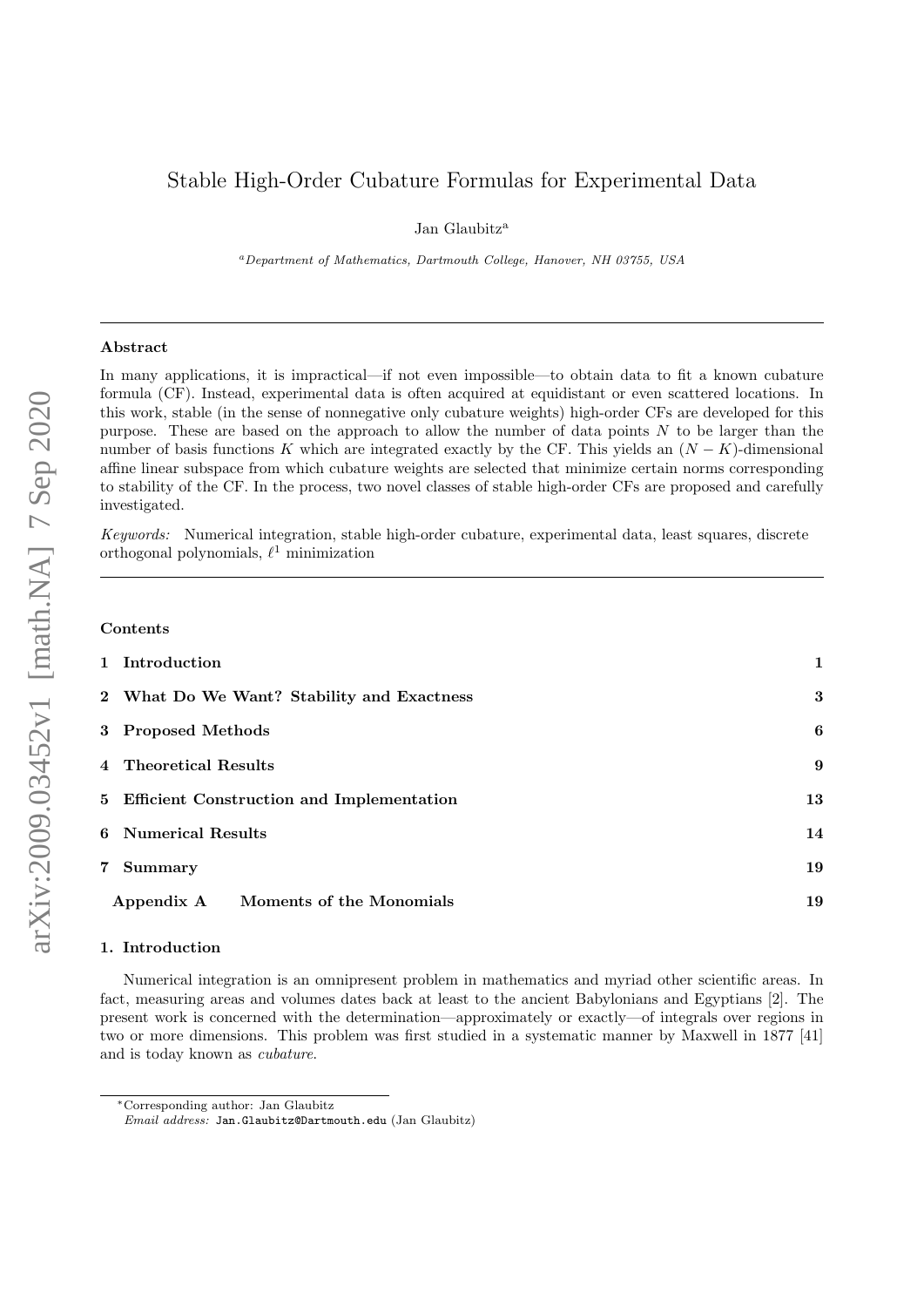Let  $\Omega \subset \mathbb{R}^q$  be a bounded domain with positive volume,  $|\Omega| > 0$ . Given N distinct data pairs  ${({\mathbf{x}}_n, f_n)}_{n=1}^N \subset \Omega \times \mathbb{R}$ , we want to approximate the weighted integral

$$
I[f] := \int_{\Omega} f(\mathbf{x}) \omega(\mathbf{x}) \, \mathrm{d}\mathbf{x} \tag{1}
$$

with nonnegative weight function  $\omega$  (assumed to be integrable) by an N-point CF

$$
C_N[f] = \sum_{n=1}^N w_n f(\mathbf{x}_n). \tag{2}
$$

Here, the distinct points  $\{x_n\}_{n=1}^N$  are called *data points* and the  $\{w_n\}_{n=1}^N$  are called *cubature weights*. A sequence of CFs  $(C_N)_{N\in\mathbb{N}}$  is called a *cubature rule (CR)*.

In one dimension  $(q = 1)$  the construction of CFs—usually referred to as *quadrature formulas (QFs)*—is dominated by the idea of interpolating the data (by a polynomial) and exactly integrating the polynomial then. Equidistant data points lead to Newton–Cotes, Chebyshev points to Clenshaw–Curtis and roots of Jacobi polynomials to Gauss–Jacobi rules [3, 7, 13, 22, 26, 38, 49]. These QFs can also be used to construct CFs for certain higher dimensional domains  $(q > 1)$  and weight functions, resulting in (generalized) Cartesian product rules [13].

Other approaches to construct CFs include minimal CFs, that are designed to be exact for (algebraic or trigonometric) polynomials of high degree using as few data points as possible; minimum-norm CFs, which are based on the idea to minimize the norm of the cubature error considered as a linear functional; and number-theoretical CFs, essentially derived from the ideas of Diophantine appproximation and equidistribution modulo 1. We refer to a rich body of literature [9, 10, 13, 32, 37, 48] and references therein. Of course, this list is by no means exhaustive. Another important class of CFs are Monte Carlo (MC) and quasi Monte Carlo (QMC) methods [4, 15, 42]. In these, the data points are random samples (uniformly distributed over  $\Omega$ ) or correspond to partially or fully deterministic low-discrepency sequences.<sup>1</sup> All of these methods have their own advantages and pitfalls. Yet, it should be stressed that most of the above formulas require a specific distribution of the data points.

In many applications, however, it is impractical—if not even impossible—to obtain data to fit a known CF [35, 45, 55]. For instance, experimental measurements are often performed at equidistant or even scattered locations. Furthermore, in some applications, numerical integration is a follow-up to some other task (e. g. numerically solving PDEs). In such a situation, it is not reasonable to require data points that are specific to a certain CF. The present work is therefore concerned with the construction of stable and high-order CF for general sets of data points.

# 1.1. State of the Art

At least in one dimension  $(q = 1)$ , first steps towards such a goal have already been discussed in 1970 by Wilson. In [55], he proposed to construct stable high-order QFs by allowing the number of data points N to be larger than the desired degree of exactness (DoE) d. This yields an underdetermined least squares (LS) problem. While Wilson referred to the resulting QFs as *nearest point QFs*, in later works [26, 29, 36], the name LS-QFs was coined. Focusing on the constant weight function  $\omega \equiv 1$  and equidistant data points, Wilson was able to show in [56] that stability of LS-QFs (in the sense of nonnegative only cubature weights) can be ensured essentially by choosing  $N = (d+1)^2$ . In the process, Wilson utilized a beautiful connection between stable QFs and discrete orthogonal polynomials (DOPs). The connection between (Gaussian) QFs and continuous orthogonal polynomials (COPs), e. g., the Legendre polynomials, is well known. In contrast, the interplay between QFs and DOPs was—to the best of my knowledge—only developed further nearly 40 years later in [26, 27, 36]. In 2009, Huybrechs [36] revisited the original works of Wilson [55, 56] and conjectured that stability of these rules for  $N \sim d^2$  should also hold for more general

<sup>&</sup>lt;sup>1</sup>These are supposed to enhance uniformity of the data points.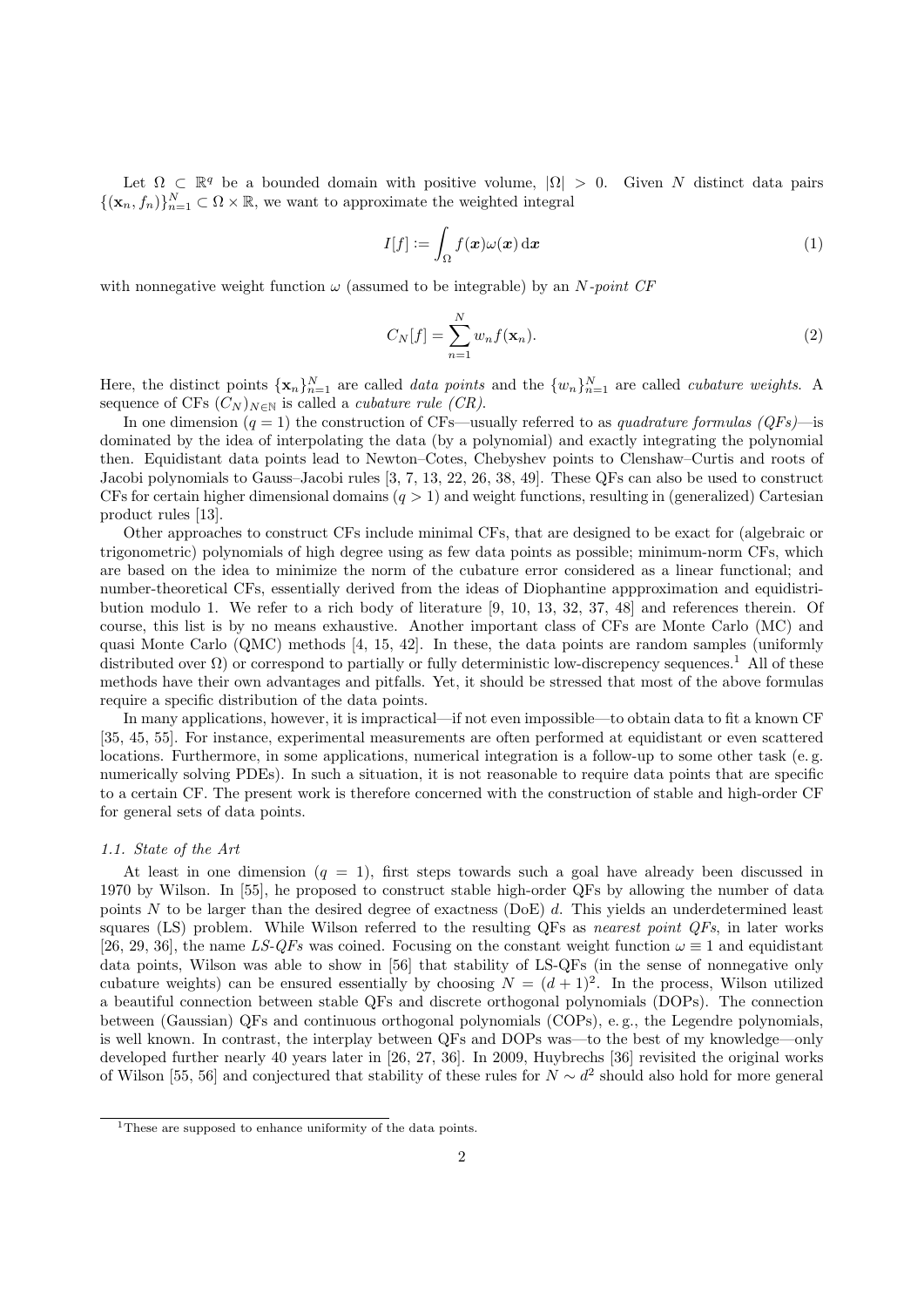positive weight functions and scattered (not necessarily equidistant) data points. Recently, this was put on mathematically solid ground [26, Chapter 4] and an application of these QFs to numerical PDEs was explored in [29]. Furthermore, in [27], the idea of LS-QFs was utilized to construct stable QFs even for general weight functions (potentially having mixed signs).<sup>2</sup> Yet, to this date, no extension of these QFs to higher dimensions  $(q > 1)$  has been discussed.

#### 1.2. Novel Contribution

The present work aims to construct stable high-order CFs for experimental data in two and more dimensions. These CFs assume a fixed set of data points as input and then aim to provide a stable numerical integration procedure. Moreover, the DoE of this numerical integration procedure is, in a certain sense, as high as possible. In particular, the proposed CFs satisfy a list of properties which are universally considered to be highly desirable [11, 12, 32, 38]:

- (P1) The data points lie in the integration domain  $\Omega$ .
- (P2) The cubature weights are all nonnegative.
- (P3) The CF has a high (or even optimal) DoE for fixed data points.

Here, I propose two different methods to achieve this goal for fairly general bounded domains  $\Omega \subset \mathbb{R}^q$ . The first method transfers the idea of LS-QFs to higher dimensions. This approach is discussed in §3.2 and the resulting CFs will be called LS-CFs. They are essentially based on selecting a weighted LS solution from the solution space of the underdetermined linear system of exactness conditions (10). The second method, on the other hand, is based on selecting a least absolute values  $(\ell^1)$  solution from the solution space. This method is presented in §3.1 and the resulting CFs will be referred to as  $\ell^1$ -CFs. These can provide higher DoE than LS-CFs (for the same set of data points). At the same time, however, they have to be determined iteratively and are therefore computationally more expensive.

Finally, it should be stressed that if the reader is only interested in evaluating some integral (1) and is not constrained to specific data points—the function values can be obtained at any desired location—there are certainly other CFs available for this purpose in most cases. The stable high-order CFs proposed in the present work, on the other hand, will find their greatest utility when it is difficult—or even impossible to obtain data at locations required for a particular CF. The Matlab code corresponding to the methods developed in this work can be found at [25].

# 2. What Do We Want? Stability and Exactness

In many applications, it is not possible to get exact measurements  $\{f_n\}_{n=1}^N$ . Instead, we are left with experimental measurements  $\{f_n^{\varepsilon}\}_{n=1}^N$  with data error (or measurement error)

$$
\left\| \mathbf{f} - \mathbf{f}^{\varepsilon} \right\|_{\infty} \le \varepsilon. \tag{3}
$$

Here, **f** and  $f^{\varepsilon}$  respectively denote the vectors  $(f_1, \ldots, f_N)^T$  and  $(f_1^{\varepsilon}, \ldots, f_N^{\varepsilon})^T$ . In this case, we do not only have to ensure that the CF  $C_N$  is a good approximation of the exact integral I, but also that the growth of the data error is bounded and as small as possible. This can be observed from the following: If we estimate the error between the exact integral of f and the result of a CF applied to  $f^{\varepsilon}$ , we observe that

$$
\left|I[f] - C_N[f^{\varepsilon}]\right| \le \left|I[f] - C_N[f]\right| + \left|C_N[f] - C_N[f^{\varepsilon}]\right|.
$$
\n(4)

<sup>&</sup>lt;sup>2</sup>It should be pointed out that in this case stability holds in a weaker sense than compared to positive weight functions. In particular, it was argued in [27] that one should distinguish between stability and sign-consistency of QFs for general weight functions.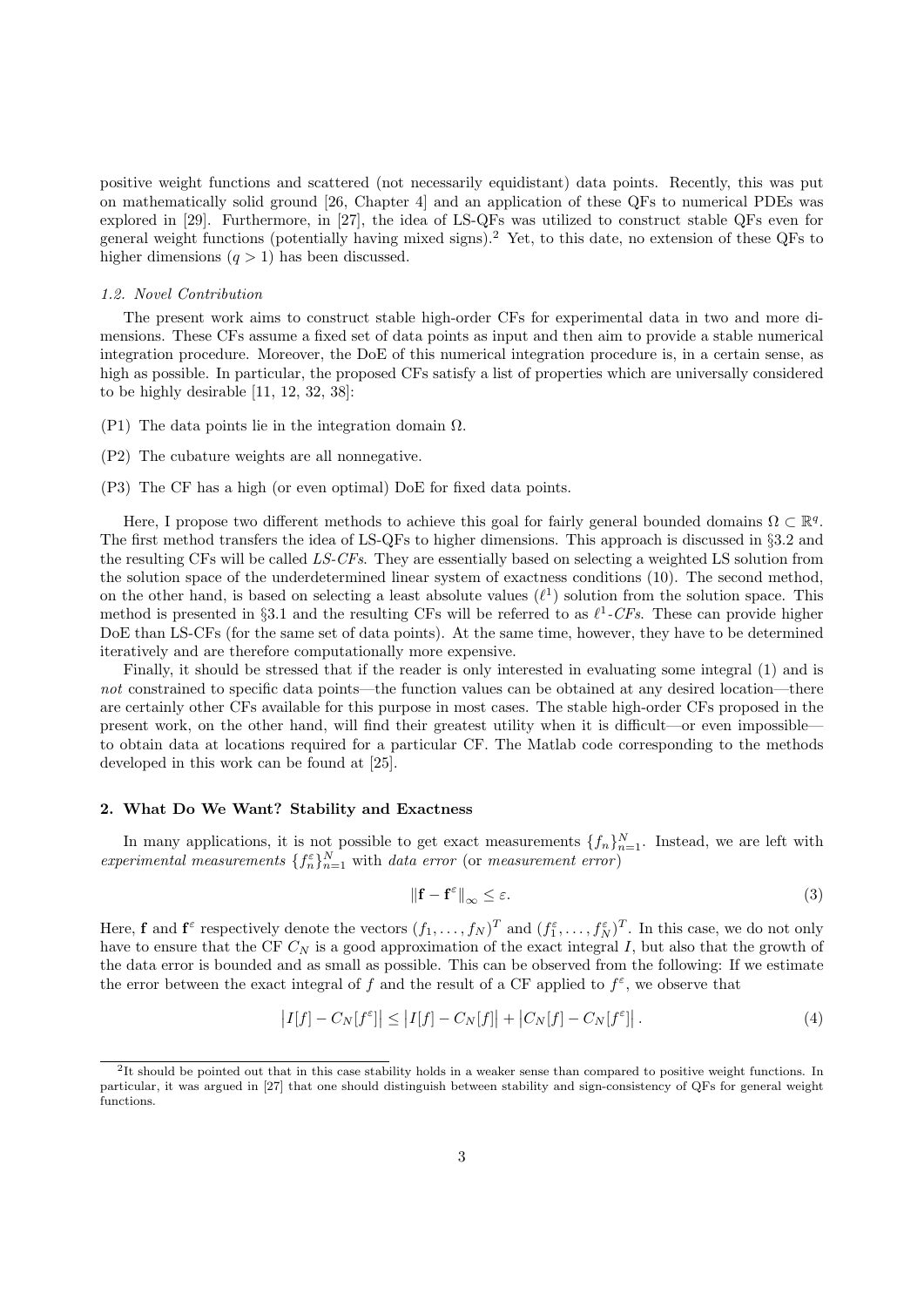To the first term, we refer to as the *approximation error*. For the second term, we note that

$$
\left|C_N[f] - C_N[f^{\varepsilon}]\right| \le \varepsilon \sum_{n=1}^N |w_n|.\tag{5}
$$

Thus, the second term is bounded by the data error  $\varepsilon$  times an amplification factor which depends on the cubature weights.<sup>3</sup> This amplification factor is strongly connected to the stability of a CF and is minimal if the CF has nonnegative only cubature weights.

# 2.1. Stability

Given are two functions  $f, f^{\varepsilon} : \Omega \to \mathbb{R}$  with  $|f(x) - f^{\varepsilon}(x)| \leq \varepsilon$  for all  $x \in \Omega$ . Then, we have

$$
\left|I[f] - I[f^{\varepsilon}]\right| \le I[1]\varepsilon. \tag{6}
$$

This means that the growth of errors in the input (data errors) are bounded by the factor  $I[1].^4$  For an N-point CF, on the other hand, we have

$$
\left|C_N[f] - C_N[f^{\varepsilon}] \right| \le \kappa(\mathbf{w})\varepsilon, \quad \kappa(\mathbf{w}) = \sum_{n=1}^N |w_n|.
$$
 (7)

Here, the growth of data errors is bounded by the *stability value*  $\kappa(\mathbf{w})$ . The value  $\kappa(\mathbf{w})$  is a usual stability measure for CRs and yields the following definition.

**Definition 1** (Stable CRs). A CR  $(C_N)_{N\in\mathbb{N}}$  with corresponding cubature weights  $(\mathbf{w}_N)_{N\in\mathbb{N}}$  is said to be stable if  $\kappa(\mathbf{w}_N)$  is uniformly bounded; that is,

$$
\sup_{N\in\mathbb{N}}\kappa(\mathbf{w}_N)<\infty.
$$

The above definition of stability carries some disadvantages. First, even though the error growth is bounded for increasing  $N$ , errors might still propagate by a large factor. Further, the above definition addresses a whole sequence of CFs for an increasing number of measurements. In many application, however, we are stuck with a fixed finite number of measurement (at scattered data points) and want to construct a single CF which works 'best' for this situation. Motivated by the error bound (6), the following stability concept (coined in [26, 27]) seems to be more appropriate.

**Definition 2** (Perfectly Stable CFs). We call a CF  $C_N$  with cubature weights w perfectly stable if  $\kappa(\mathbf{w}) = I[1]$ .

In fact,  $\kappa(\mathbf{w}) = I[1]$  is the smallest possible stability value we can expect for a reasonable CF. To be more precise: Expecting the CF to treat constants exactly  $(C_N[1] = I[1])$ , we can note

$$
\kappa(\mathbf{w}) \ge \sum_{n=1}^{N} w_n = I[1],\tag{8}
$$

where equality takes place if and only if the cubature weights are nonnegative.

**Definition 3** (Nonnegative CFs). A CF  $C_N$  with cubature weights  $\{w_n\}_{n=1}^N$  is said to be *nonnegative* if

$$
w_n \ge 0, \quad n = 1, \dots, N.
$$

 $3$ Note that (5) relates to a special set of parameters in the Hölder inequalitiy. Other choices are possible and discussed in Remark 12.

<sup>&</sup>lt;sup>4</sup>Such errors may be round-off or truncation errors (if f is defined analytically), or errors of measurement or experiment when  $f$  is determined by a physical process.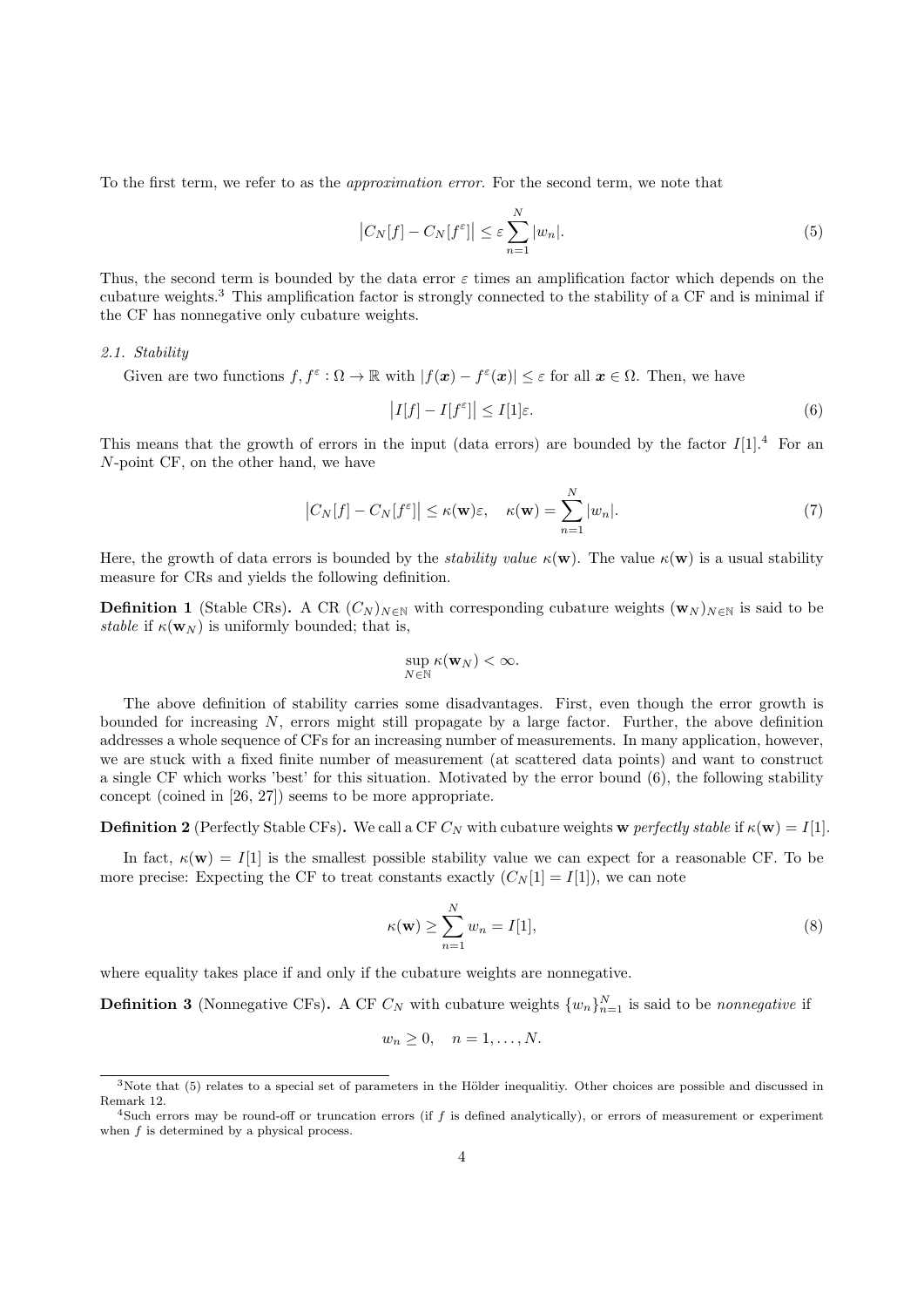Hence, we can note the following connection between perfectly stable and nonnegative CFs.

**Lemma 4.** Let  $C_N$  be a CF that satisfies  $C_N[1] = I[1]$ . Then, the following are equivalent:

- (a)  $C_N$  is perfectly stable
- (b)  $C_N$  is nonnegative

It should be stressed that the above equivalence between perfectly stable and nonnegative CFs is exclusive for nonnegative weight functions  $\omega$ . For general weight functions, on the other hand, stable and signconsistent<sup>5</sup> rules should be considered as two separated classes. Finally, note that  $C_N[1] = I[1]$  means that  $C_N$  has DoE 0.

#### 2.2. Exactness

Another important design criterion for CFs, which is strongly connected to their accuracy, is exactness.

**Definition 5** (The DoE). A CF  $C_N$  on  $\Omega \subset \mathbb{R}^q$  is said to have *(polynomial) DoE d* if the exactness condition

$$
C_N[f] = I[f] \quad \forall f \in \mathbb{P}_d(\mathbb{R}^q)
$$
\n
$$
(9)
$$

holds.<sup>6</sup>

Here,  $\mathbb{P}_d(\mathbb{R}^q)$  denotes the vector space of all (algebraic) polynomials of degree at most d.

**Remark 6.** Note that an (algebraic) polynomial in q variables  $\mathbf{x} = (x_1, \ldots, x_q)$  is a finite linear combination of monomials of the form  $x^{\alpha} = x_1^{\alpha_1} \dots x_q^{\alpha_q}$  with the *degree* (also known as the *total degree*) defined as  $|\alpha| = \sum_{i=1}^{q} \alpha_i$ . Then, the *(total) degree of a polynomial* is the maximum of the degrees of its monomials. While we only focus on the total degree in this work, other choices would be possible as well. These include the absolute degree  $(|\alpha|_{\infty} = \max_{i=1,\dots,q} \alpha_i)$  and the Euclidean degree  $(|\alpha|_2^2 = \sum_{i=1}^q \alpha_i^2)$ ; see [50].

Exactness guarantees that polynomials up to a certain degree are treated exactly by the CF. Let  ${p_k}_{k=1}^K$ be a basis of  $\mathbb{P}_d(\mathbb{R}^q)$ , where  $K = \dim \mathbb{P}_d(\mathbb{R}^q) = {d+q \choose q}$ . Then, the exactness condition (9) yields a system of linear equations (SLE)

$$
\underbrace{\begin{pmatrix} p_1(\mathbf{x}_1) & \dots & p_1(\mathbf{x}_N) \\ \vdots & & \vdots \\ p_K(\mathbf{x}_1) & \dots & p_K(\mathbf{x}_N) \end{pmatrix}}_{=:P} \underbrace{\begin{pmatrix} w_1 \\ \vdots \\ w_N \end{pmatrix}}_{=:w} = \underbrace{\begin{pmatrix} m_1 \\ \vdots \\ m_K \end{pmatrix}}_{=:m}.
$$
\n(10)

Here,  $m_k := I[p_k]$  denotes the m-th moment. We can immediately note that a CF  $C_N$  has DoE d if and only if its weights solve (10). Let us assume  $K < N$ . Then, (10) becomes an underdetermined SLE. These are well-known to either have no solution or infinitely many. The existence of infinitely many solutions is ensured if the set of data points is  $\mathbb{P}_d(\mathbb{R}^q)$ -unisolvent.

**Definition 7** (Unisolvent Point Sets). A set of points  $X = {\mathbf{x}_n}_{n=1}^N \subset \mathbb{R}^q$  is called  $\mathbb{P}_d(\mathbb{R}^q)$ -unisolvent if

$$
p(\mathbf{x}_n) = 0, \ n = 1, \dots, N \implies p \equiv 0 \tag{11}
$$

for all  $p \in \mathbb{P}_d(\mathbb{R}^q)$ . That is, the only polynomial of degree  $\leq d$  that interpolates zero data is the zero polynomial.

<sup>&</sup>lt;sup>5</sup>A CF is called *sign-consistent* if the signs of its weights match the signs of the weight function at the corresponding data points. That is,  $sign(w_n) = sign(\omega(\mathbf{x}_n)).$ 

 $6$ Many authors add that the CF should be inexact for a polynomial of degree  $d+1$ . This results in uniqueness for the DoE: It is the largest number  $d \in \mathbb{N}_0$  such that (9) holds. Following Definition 5, on the other hand, a CF which has DoE d also has DoE  $\tilde{d}$  for  $\tilde{d} < d$ . Yet, in the present discussion this will not yield any problems and we therefore proceed to use the slightly simpler Definition 5.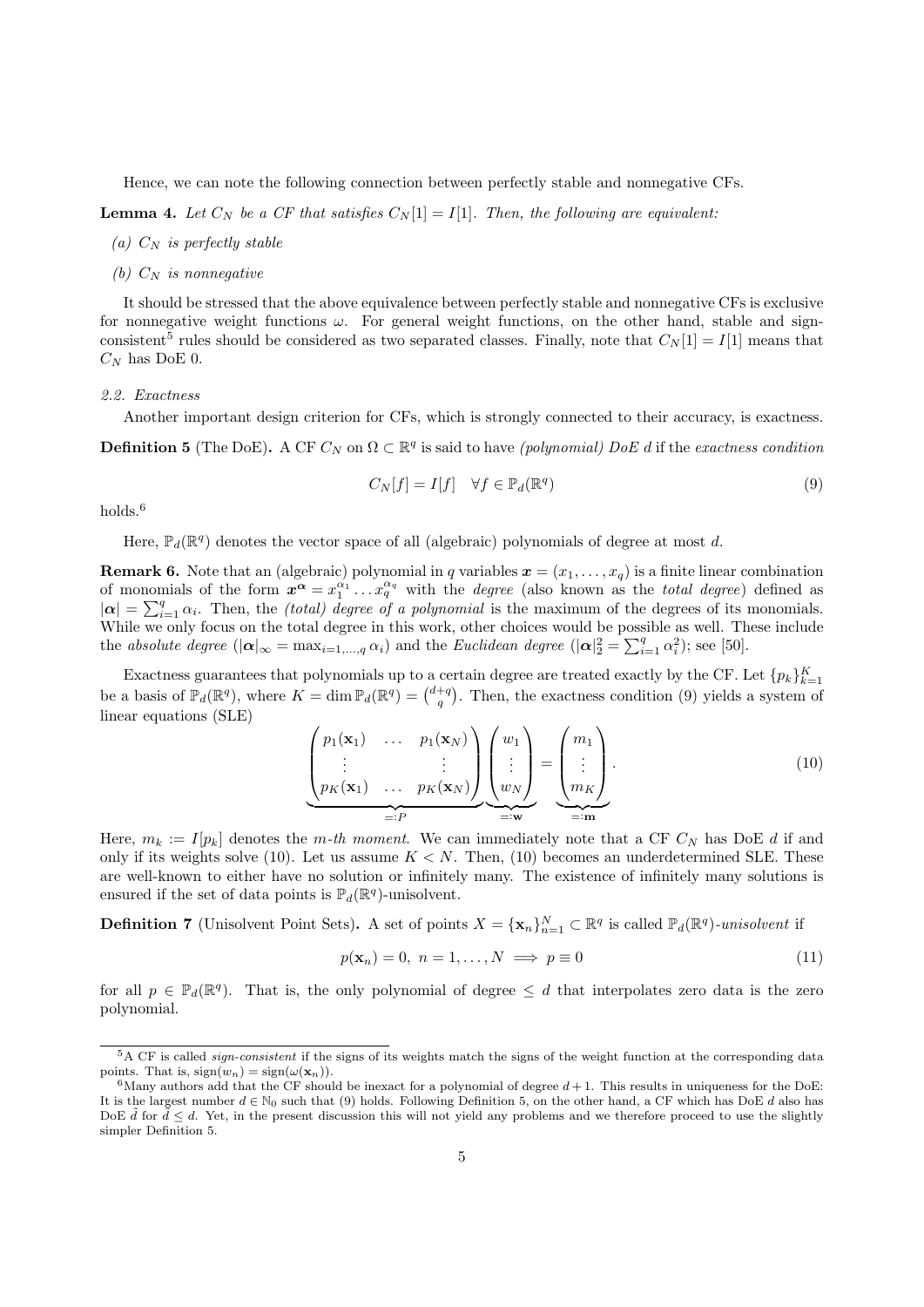In this case, it is easy to note the following lemma.

**Lemma 8.** Let  $K = \dim \mathbb{P}_d(\mathbb{R}^q) < N$  and let  $X = {\mathbf{x}_n}_{n=1}^N$  be  $\mathbb{P}_d(\mathbb{R}^q)$ -unisolvent. Then, the SLE (10) is underdetermined and induces an  $(N - K)$ -dimensional affine linear subspace of solutions

$$
W := \left\{ \mathbf{w} \in \mathbb{R}^N \mid P\mathbf{w} = \mathbf{m} \right\}.
$$
 (12)

*Proof.* Note that  $W$  can be rewritten as

$$
W = \mathbf{w}_s + W_0, \quad W_0 := \left\{ \mathbf{w}_0 \in \mathbb{R}^N \mid P\mathbf{w}_0 = 0 \right\}.
$$

Here,  $\mathbf{w}_s$  is a specific solution of  $P\mathbf{w} = \mathbf{m}$  and  $W_0$  is the linear solution space of the homogeneous problem. X being  $\mathbb{P}_d(\mathbb{R}^q)$ -unisolvent results in the K columns of P being linearly independent. Thus, P has full rank and  $\mathbf{w}_s$  is ensured to exist. Finally, the rank-nullity theorem [46, Theorem 2.8] yields dim  $W_0 = N - K$  and therefore the assertion.  $\Box$ 

# 3. Proposed Methods

Given N data pairs  $(\mathbf{x}_n, f_n^{\varepsilon})_{n=1}^N \subset \Omega \times \mathbb{R}$ , the aim is to construct perfectly stable (nonnegative) CFs with a high DoE. It should be stressed that this is done by first and foremost ensuring perfectly stability of the CF and optimizing the DoE only afterwards. This basic idea could be summarized as "stability before exactness". In what follows, I present two methods to realize this strategy, resulting in—to the best of my knowledge—novel stable high-order CFs for scattered data points. Both procedures start with the following two steps:

(S1) Determine the largest  $d \in \mathbb{N}$  such that  $X = {\mathbf{x}_n}_{n=1}^N$  is  $\mathbb{P}_d(\mathbb{R}^q)$ -unisolvent.

(S2) Formulate the SLE (10) for DoE d.

Note that for  $K = \dim \mathbb{P}_d(\mathbb{R}^q) < N$  the SLE (10) becomes underdetermined. In this case, Lemma 8 ensures that (10) induces an  $(N - K)$ -dimensional affine linear subspace of solutions W. Every element  $\mathbf{w} \in W$  results in a CF with DoE d. The two methods below, resulting in  $\ell^1$ - and LS-CFs, aim to determine an element  $\mathbf{w} \in W$  which also yields good stability properties.

# 3.1.  $\ell^1$  Cubature Formulas

Following the main goal—to ensure perfect stability—it seems natural to determine an element  $\mathbf{w}^* \in W$ such that

$$
\kappa(\mathbf{w}^*) \le \kappa(\mathbf{w}) \quad \forall \mathbf{w} \in W. \tag{13}
$$

Since  $\kappa(\mathbf{w}) = \|\mathbf{w}\|_1$ , the resulting optimization problem corresponds to  $\ell^1$ -minimization (which is strongly connected to compressed sensing [5, 6, 16, 28]). Thus, the element  $\mathbf{w}^*$  is called an  $\ell^1$ -solution from  $W \subset \mathbb{R}^N$ , which is denoted as

$$
\mathbf{w}^{\ell^1} = \underset{\mathbf{w} \in W}{\arg \min} \|\mathbf{w}\|_1. \tag{14}
$$

Once the cubature weights  $w^{\ell^1}$  have been computed, one checks whether the resulting CF is perfectly stable or not. This can be done either by directly examining perfect stability  $(\kappa(\mathbf{w}^{\ell^1}) = I[1])$  or by inspect nonnegativity ( $\mathbf{w}^{\ell^1} \geq 0$ ). If the resulting CF is perfectly stable, the desired integral  $I[f]$  is approximated by the following  $\ell^1$ -CF:

$$
C_N^{\ell^1}[f^{\varepsilon}] := \sum_{n=1}^N w_n^{\ell^1} f_n^{\varepsilon} \tag{15}
$$

By construction, this CF is perfectly stable, while having DoE d. On the other hand, if the resulting CF is not perfectly stable, one decreases the DoE by one  $(d \mapsto d - 1)$  and returns to (S2). The whole procedure is summarized in Algorithm 1.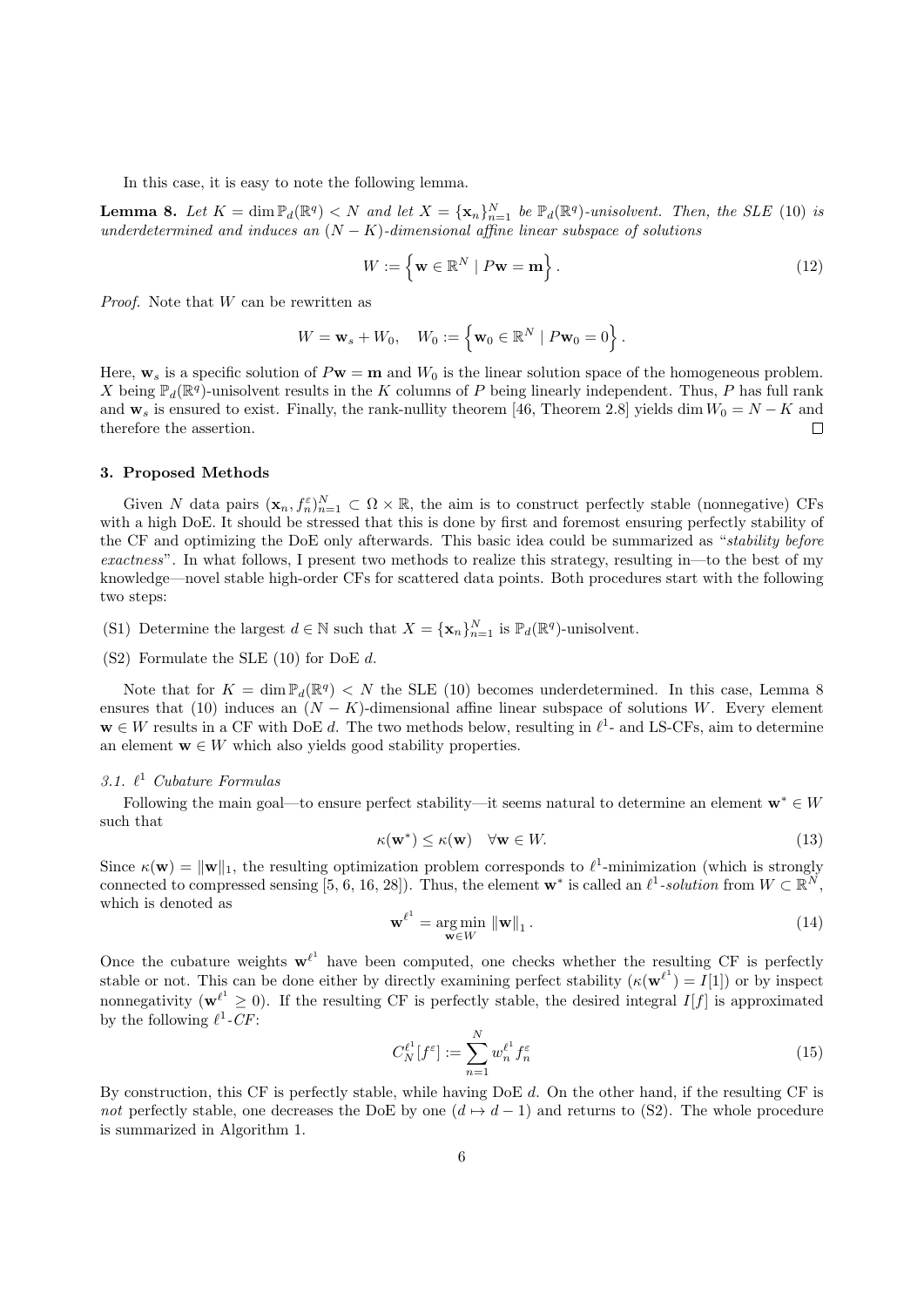# Algorithm 1 Construction of  $\ell^1$ -CFs

- 1: Determine the greatest  $d \in \mathbb{N}$  such that X is  $\mathbb{P}_d(\mathbb{R}^q)$ -unisolvent
- 2: Formulate the SLE  $P\mathbf{w}=\mathbf{m}$  for DoE  $d$
- 3: Compute an  $\ell^1$ -solution  $\mathbf{w}^* = \arg \min_{\mathbf{w} \in W} \|\mathbf{w}\|_1$
- 4: while  $\mathbf{w}^{\ell^1} \not\geq 0 \textbf{ do}$
- 5: Reduce the DoE:  $d = d 1$
- 6: Formulate SLE  $P$ **w** = **m** for the decreased DoE d
- 7: Compute an  $\ell^1$ -solution  $\mathbf{w}^{\ell^1} = \arg \min_{\mathbf{w} \in W} \|\mathbf{w}\|_1$
- 8: Approximate  $I[f]$  by  $C_N^{\ell^1}[f^{\varepsilon}]$  as in (15)

In my own implementation, I have utilized the stability criterion " $w^{\ell^1} \geq 0$ ". This condition is expected to be more robust than " $\kappa(\mathbf{w}^{\ell}) = I[1]^n$ , which can be sensitive to rounding errors if not implemented with care. While I think that Algorithm 1 better explains the basic idea, a computationally more efficient reformulation of the above procedure is described in Algorithm 3.

**Remark 9** (Computation and Uniqueness of the  $\ell^1$ -Solution). It should be noted that  $\|\cdot\|_1$  is a convex but not strictly convex norm. Hence, in general, the  $\ell^1$ -solution will not be unique. Yet, it is also well-known that in most cases this is not a problem and the  $\ell^1$ -solution, in fact, is unique. In many case, the  $\ell^1$ -solution furthermore has the property of being a sparse solution; see [18, 19, 52] (also see [17]). In recent years, this motivated many researchers to use the  $\ell^1$ -norm as a surrogate for the  $\ell^0$ -"norm" (number of nonzero entries) [5, 6, 16, 28].<sup>7</sup> In my own implementation, I used the Matlab function  $minL1lin$  [40] to solve (14). Please see [40] for more information.

#### 3.2. Least Squares Cubature Formulas

Another option is to minimize a weighted  $\ell^2$ -norm instead of the  $\ell^1$ -norm. This approach is motivated by the wish to have—at least formally—an explicit representation for the cubature weights. The resulting vector of weights is referred to as the (weighted) LS solution:

$$
\mathbf{w}^{\text{LS}} = \underset{\mathbf{w} \in W}{\text{arg min}} \left\| R^{-1/2} \mathbf{w} \right\|_2 \tag{16}
$$

Here, the weight matrix  $R^{-1/2}$  is given by

$$
R^{-1/2} = \text{diag}\left(\frac{1}{\sqrt{r_1}}, \dots, \frac{1}{\sqrt{r_N}}\right), \quad r_n = \frac{\omega(\mathbf{x}_n)|\Omega|}{N} > 0,
$$
\n(17)

and with  $|\Omega|$  denoting the volume of  $\Omega \subset \mathbb{R}^q$ . This choice ensures the cubature weights to become nonnegative for an appropriate ratio between the DoE  $d$  and the number of data points  $N$ ; see Theorem 14. This is elaborated on in §4.

Regarding stability, the LS solution is expected to be inferior to the  $\ell^1$  solution, since  $\kappa(\mathbf{w}^{\ell^1}) \leq \kappa(\mathbf{w}^{\text{LS}})$ . Yet, the LS solution of an underdetermined SLE can be computed much more efficiently than an  $\ell^1$  solution. In particular,  $\mathbf{w}^{\text{LS}}$  is unique and has an explicit representation ([8]):

$$
\mathbf{w}^{\text{LS}} = RP^T (PRP^T)^{-1} \mathbf{m} \tag{18}
$$

Note that  $RP^T(PRP^T)^{-1}$  is the Moore–Penrose pseudoinverse of  $R^{-1/2}P$ ; see [1]. By utilizing a beautiful connection to DOPs, this formula can be considerably simplified; see §4.3.

<sup>&</sup>lt;sup>7</sup>Of course, the  $\ell^0$ -"norm" is not really a norm—it is not absolutely homogenous—and the problem of computing  $\ell^0$ -solutions is NP-hard.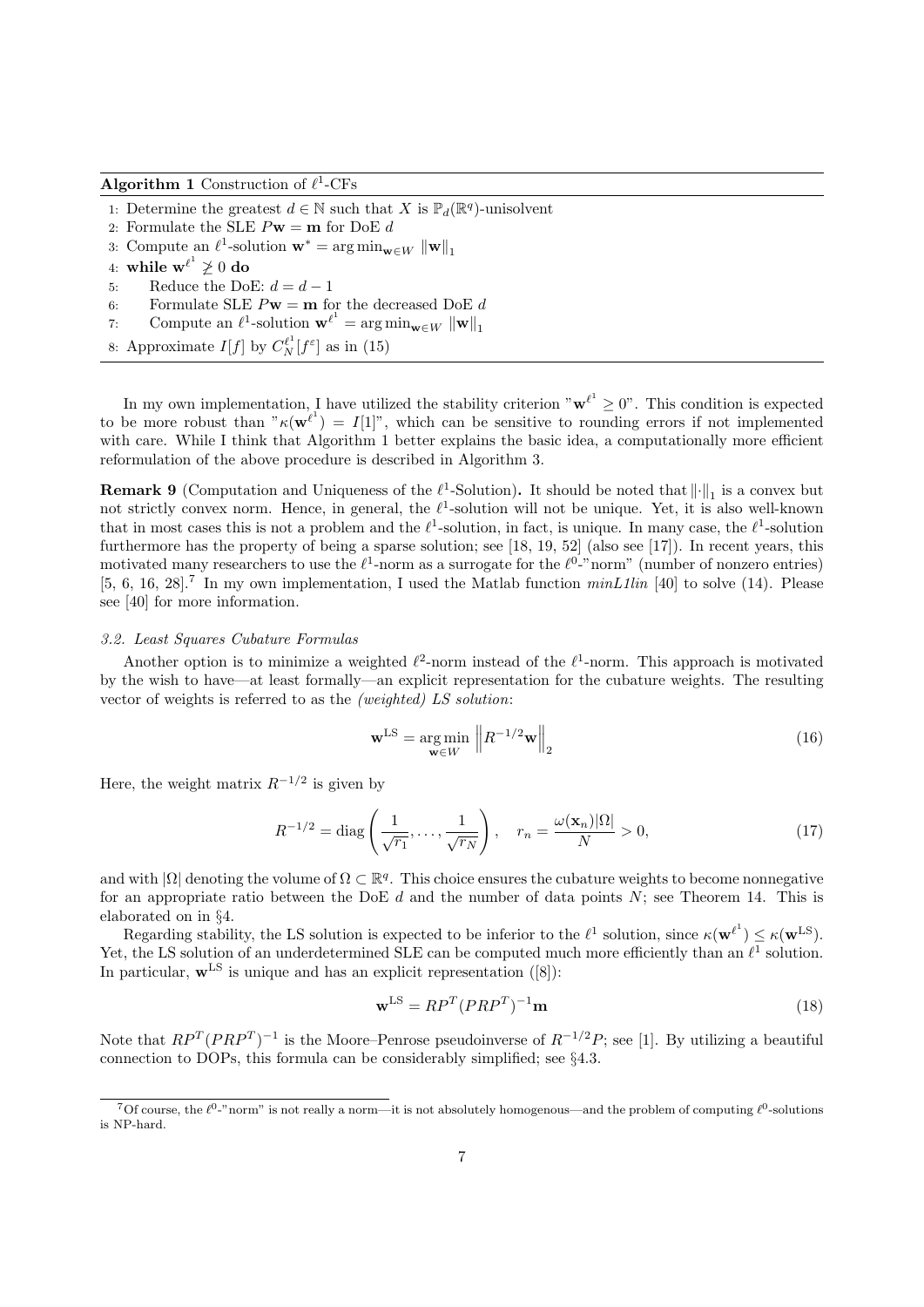Note that once  $\mathbf{w}^{\text{LS}}$  has been computed, the procedure is the same as for the  $\ell^1$ -CFs: The DoE d is decreased until the LS solution (16) results in a perfectly stable CF. This CF is then referred to as the LS-CF and denoted by

$$
C_N^{\text{LS}}[f^\varepsilon] := \sum_{n=1}^N w_n^{\text{LS}} f_n^\varepsilon. \tag{19}
$$

The whole procedure is summarized in Algorithm 2.

Algorithm 2 Construction of LS-CFs

- 1: Determine the greatest  $d \in \mathbb{N}$  such that X is  $\mathbb{P}_d(\mathbb{R}^q)$ -unisolvent
- 2: Formulate the SLE  $P$ **w** = **m** for DoE d
- 3: Compute the LS solution  $\mathbf{w}^{\text{LS}} = \arg \min_{\mathbf{w} \in W} \left\| R^{-1/2} \mathbf{w} \right\|_2$
- 4: while  $w^{LS} \not\geq 0$  do
- 5: Reduce the DoE:  $d = d 1$
- 6: Formulate the SLE  $P\mathbf{w} = \mathbf{m}$  for the decreased DoE d
- 7: Compute the LS solution  $\mathbf{w}^{\text{LS}} = \arg \min_{\mathbf{w} \in W} \left\| R^{-1/2} \mathbf{w} \right\|_2$
- 8: Approximate  $I[f]$  by  $C_N^{\text{LS}}[f^{\varepsilon}]$  as in (19)

Again, the loop of decreasing the DoE will be run through until a perfectly stable CF is found. In my own implementation, I computed the LS solution  $\mathbf{w}^{\text{LS}}$  using the Matlab function *lsqminnorm* instead of the explicit representation (30). Still, the matrix  $P$  is constructed from a basis of DOPs; see 4.2. In the later tests, this approach was found to be the numerically most stable one. Again, a computationally more efficient reformulation of the above procedure is described in Algorithm 3.

**Remark 10.** Perfect stability for the  $\ell^1$  and LS weights holds at latest for  $d = 0$ . In this case, there exists an  $\ell^1$  solution with a single nonzero weight  $w_k^{\ell^1} = I[1]$  and  $w_n^{\ell^1} = 0$  for  $n \neq k$ . The LS weights for  $d = 0$ , on the other hand, are uniquely given by  $w_n^{\text{LS}} = \omega(\mathbf{x}_n)(\sum_{m=1}^N \omega(\mathbf{x}_m))^{-1}I[1]$ ; see §4 for more details.

## 3.3. Connection to Other Cubature Formulas

Let me point out certain connections of the above proposed  $\ell^1$ - and LS-CF to some well-known CFs.

Remark 11 (Minimum Norm CFs). The proposed approach might be best compared to relative minimumnorm CFs; see [47, Chapter 4 and 5] or the review [32] and references therein. Given a fixed set of data points X, these are constructed by considering the integration error  $I[f] - C_N[f]$  as a linear functional and minimizing its operator norm. In comparison, in the present work, I aim to minimize the operator norm of the CF considered as a linear functional,

$$
C_N : (\mathbb{R}^N, \|\cdot\|) \to (\mathbb{R}, |\cdot|), \quad \mathbf{f} \mapsto \mathbf{w} \cdot \mathbf{f} = \sum_{n=1}^N w_n f(\mathbf{x}_n). \tag{20}
$$

If  $\|\cdot\| = \|\cdot\|_{\infty}$ , the operator norm of  $C_N$  is  $\kappa(\mathbf{w})$ , resulting in the  $\ell^1$ -CFs. For  $\|\cdot\| = \|R^{-1/2} \cdot\|_2$ , on the other hand, the operator norm of  $C_N$  is  $||R^{-1/2}\mathbf{w}||_2$  and we get the LS-CFs.

**Remark 12** (Alternative Stability Measures). Other choices for  $\|\cdot\|$  are possible as well. Note that by Hölder's inequality,

$$
|C_N[f]| \le ||\mathbf{w}||_p ||\mathbf{f}||_q \tag{21}
$$

for  $1 < p, q < \infty$  with  $1/p + 1/q = 1$ . Equality holds if and only if the vectors  $|\mathbf{w}|^p$  and  $|\mathbf{f}|^q$  are linearly dependent. Here,  $|\mathbf{v}|^p = (|v_1|^p, \ldots, |v_N|^p)^T$  for  $\mathbf{v} \in \mathbb{R}^N$ . The operator norm of  $C_N$  is therefore given by  $\|\mathbf{w}\|_p$ . In this work, however, only the cases  $p = 1$  and  $p = 2$  are considered.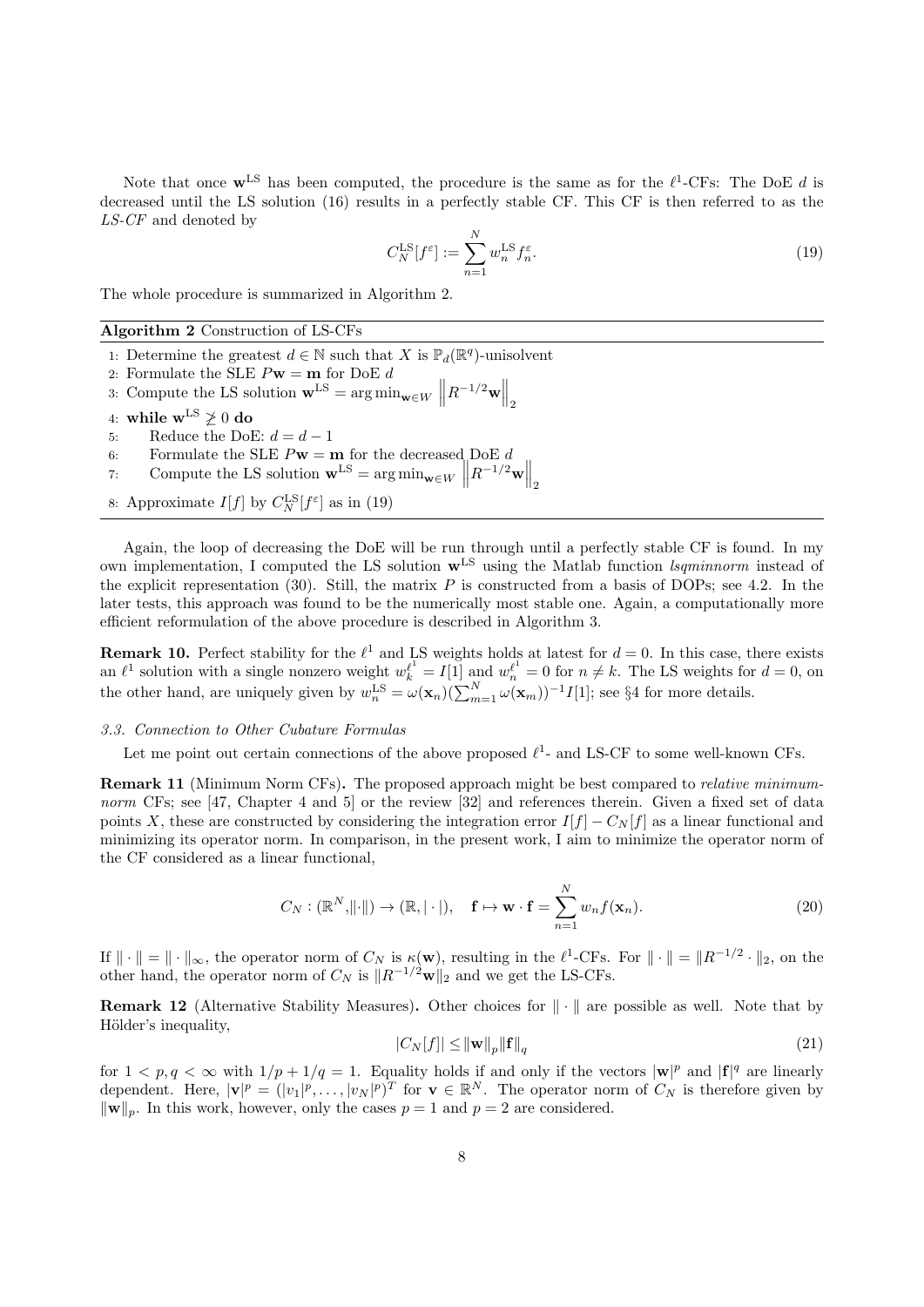Remark 13 (Monte Carlo CFs). The LS-CF (19) can be seen as an high-order correction to (quasi) MC methods [4, 15, 42]. In these, the data points are obtained by (uniform) random samples and the weights are simply  $w_n = \Omega \omega(\mathbf{x}_n)/N$ . At the same time, it is shown in §4.3 that the LS weights are explicitly given by  $w_n^{\text{LS}} = r_n \sum_{k=1}^K \pi_k(\mathbf{x}_n; \mathbf{r}) I[\pi_k(\cdot; \mathbf{r})]$ , where  $\{\pi_k(\cdot; \mathbf{r})\}_{k=1}^K$  is a basis of DOPs. For fixed K and an increasing number of data points,  $\pi_k(\mathbf{x}_n; \mathbf{r})I[\pi_k(\cdot; \mathbf{r})]$  converges to the Kronecker delta  $\delta_{1,k}$ . Hence, the difference between the MC and LS weights converges to zero then.

#### 4. Theoretical Results

At least formally, the LS weights (16) are explicitly given by (18). It is not recommended to actually solve (18), however, since the normal matrix  $PRP<sup>T</sup>$  is known to often be ill-conditioned. At the same time, (18) is also not handy for theoretical investigations. Yet, when we incorporate DOPs to formulate the SLE (10), it is possible to derive a simple explicit formula for the LS weights. Finally, this formula also yields the results that arbitrarily high DoEs are possible for the perfectly stable  $\ell^1$ - and LS-CFs.

# 4.1. Main Result and Consequences

The (theoretical) main result of this work is the following theorem, which states that for any fixed DoE d and a sufficiently large number N of  $\mathbb{P}_d(\mathbb{R}^q)$ -unisolvent data points the LS weights (16) are all nonnegative.

**Theorem 14.** Let  $N_0 \in \mathbb{N}_0$  such that  $X_{N_0} = {\mathbf{x}_n}_{n=1}^{N_0} \subset \Omega$  is  $\mathbb{P}_d(\mathbb{R}^q)$ -unisolvent and  $\omega(\mathbf{x}_n) > 0$  for  $n=1,\ldots,N_0$ . Moreover, for  $N>N_0$ , let  $X_N=X_{N_0}\cup {\{\mathbf{x}_n\}}_{n=N_0+1}^N$  and  $r_n=\omega(\mathbf{x}_n)|\Omega|/N$ . Assume that

$$
\lim_{N \to \infty} \frac{|\Omega|}{N} \sum_{n=1}^{N} u(\mathbf{x}_n) v(\mathbf{x}_n) \omega(\mathbf{x}_n) = \int_{\Omega} u(\mathbf{x}) v(\mathbf{x}) \omega(\mathbf{x}) \, \mathrm{d}\mathbf{x} \quad \forall u, v \in \mathbb{P}_d(\mathbb{R}^q). \tag{22}
$$

Then, there exists an  $N_1 \geq N_0$  such that for all  $N \geq N_1$  the cubature weights (16) of the LS-CF with DoE d are all nonnegative.

The proof of the above theorem is provided in §4.4. The following corollary is a direct consequence of Theorem 14 and Lemma 4.

**Corollary 15.** Let  $d \in \mathbb{N}_0$ . Under the same assumptions as in Theorem 14, there exists an  $N_1 \in \mathbb{N}_0$  such that for all  $N > N_1$  the following statements hold:

- (a) The LS-CF with cubature weights  $\mathbf{w}^{\text{LS}} \in \mathbb{R}^N$  given by (16) is perfectly stable.
- (b) The  $\ell^1$ -CF with cubature weights  $\mathbf{w}^{\ell^1} \in \mathbb{R}^N$  given by (14) is perfectly stable.

The first statement follows from Lemma 4 and the second from the simple observation that  $\kappa(\mathbf{w}^{\ell^1}) \leq \kappa(\mathbf{w}^{\text{LS}})$ .

Remark 16. It should be stressed that  $(22)$  is a rather weak assumption on the (sequence) of data points. For instance, when the data points are obtained by (uniform) random samples,  $\frac{|\Omega|}{N} \sum_{n=1}^{N} u(\mathbf{x}_n) v(\mathbf{x}_n) \omega(\mathbf{x}_n)$ corresponds to MC integration and (22) is ensured by the law of large numbers; see [13, Ch. 5.9]. Other options include low-discrepency [4, 15, 42] and equidistributed (also called uniformly distributed) [39, 54] sequences of (partially or fully deterministic) data points.

#### 4.2. Continuous and Discrete Orthogonal Polynomials

Let us consider the continuous inner product

$$
\langle u, v \rangle = \int_{\Omega} u(\boldsymbol{x}) v(\boldsymbol{x}) \omega(\boldsymbol{x}) \, \mathrm{d}\boldsymbol{x}, \tag{23}
$$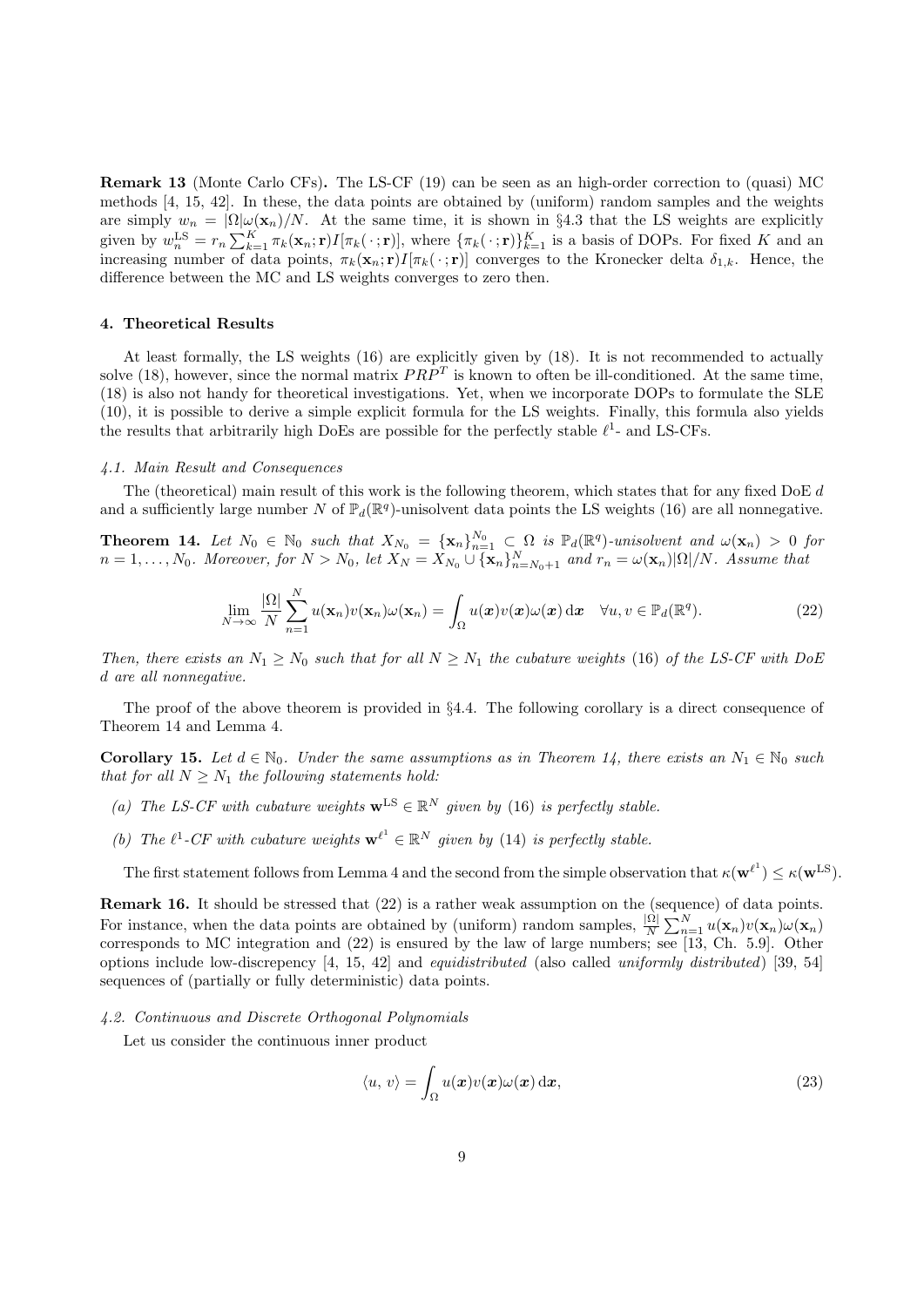which is induced by the nonnegative weight function  $\omega$ . The corresponding norm is denoted by  $\|\cdot\| = \sqrt{\langle \cdot, \cdot \rangle}$ . If the inner product (23) is positive definite on  $\mathbb{P}_d(\mathbb{R}^q)$  it induces a basis of orthogonal (OG) polynomials  ${\{\pi_k\}}_{k=1}^K$ , where  $K = \dim \mathbb{P}_d(\mathbb{R}^q) = {\binom{q+d}{d}}$ . That is, the polynomials  ${\{\pi_k\}}_{k=1}^K$  satisfy

$$
\langle \pi_k, \, \pi_l \rangle = \delta_{k,l},\tag{24}
$$

and span the space  $\mathbb{P}_d(\mathbb{R}^q)$ . These polynomials are referred to as  $COPs$  and denoted by  $\pi_k(\cdot,\omega)$ . Analogously, a discrete inner product is induced by

$$
[u, v]_N = \sum_{n=1}^N r_n u(\mathbf{x}_n) v(\mathbf{x}_n),
$$
\n(25)

where the  $r_n \geq 0$  are nonnegative weights  $r_n \geq 0$ . This time,  $\left\| \cdot \right\|_N = \sqrt{[\cdot, \cdot]_N}$  denotes the corresponding norm. Let us denote the set of all data points  $x_n$  for which the corresponding weights  $r_n$  are positive by  $X^+ = \{ \mathbf{x}_n \in X \mid r_n > 0 \}.$  If this set is assumed to be  $\mathbb{P}_d(\mathbb{R}^q)$ -unisolvent, the discrete inner product (25) is positive definite on  $\mathbb{P}_d(\mathbb{R}^q)$  and induces a basis  $\{\pi_k\}_{k=1}^K$  of so-called *DOPs*. These satisfy

$$
[\pi_k, \pi_l]_N = \delta_{k,l},\tag{26}
$$

while spanning  $\mathbb{P}_d(\mathbb{R}^q)$ , and are denoted by  $\pi_k(\cdot, \mathbf{r})$ . Both OG bases can be constructed, for instance, by Gram–Schmidt (GS) orthogonalization [51]: Let  $\{e_k\}_{k=1}^K$  be the set of monomials  $e_k(x) := x^{\alpha}$  with  $|\alpha| \leq d$ . These are assumed to be ordered w.r.t. their degree. In particular,  $e_1 \equiv 1$ . Then, the OG polynomials are respectively constructed as

$$
\tilde{\pi}_k(\boldsymbol{x};\omega) = e_k(\boldsymbol{x}) - \sum_{l=1}^{k-1} \langle e_k, \pi_l(\cdot;\omega) \rangle \pi_l(\boldsymbol{x};\omega), \qquad \pi_k(\boldsymbol{x};\omega) = \frac{\tilde{\pi}_k(\boldsymbol{x};\omega)}{\|\tilde{\pi}_k(\cdot;\omega)\|},
$$
\n
$$
\tilde{\pi}_k(\boldsymbol{x};\mathbf{r}) = e_k(\boldsymbol{x}) - \sum_{l=1}^{k-1} [e_k, \pi_l(\cdot;\mathbf{r})]_N \pi_l(\boldsymbol{x};\mathbf{r}), \qquad \pi_k(\boldsymbol{x};\mathbf{r}) = \frac{\tilde{\pi}_k(\boldsymbol{x};\mathbf{r})}{\|\tilde{\pi}_k(\cdot;\mathbf{r})\|_N}.
$$
\n(27)

Remark 17. Another option to construct bases of OG polynomials is the Stieltjes procedure [23]. For the numerical implementation, however, I recommend to use the modified GS orthogonalization [51] in which  $\tilde{\pi}_k$ is computed by

$$
\begin{aligned}\n\tilde{\pi}_k^{(1)} &= e_k - \langle e_k, \pi_1 \rangle \pi_1, \\
\tilde{\pi}_k^{(l)} &= \tilde{\pi}_k^{(l-1)} - \left\langle \tilde{\pi}_k^{(l-1)}, \pi_l \right\rangle \pi_l, \quad l = 2, \dots, k-1, \\
\tilde{\pi}_k &= \tilde{\pi}_k^{(k-1)}\n\end{aligned} \tag{28}
$$

instead of  $\tilde{\pi}_k = e_k - \sum_{l=1}^{k-1} \langle e_k, \pi_l \rangle \pi_l$ , as displayed in (27).

For a more exhausting discussion of OG polynomials I highly recommend Gautschi's monograph [23].

# 4.3. Characterization of the Least Squares Solution

As noted before, at least formally, the LS solution (16) is given by (18). Yet, the real beauty of the LS approach is revealed when incorporating the concept of DOPs. In fact, the matrix product  $PRP<sup>T</sup>$  in (18) can be identified as a Gram matrix w. r. t. the discrete inner product (25):

$$
PRP^{T} = \begin{pmatrix} [p_1, p_1]_N & \dots & [p_1, p_K]_N \\ \vdots & & \vdots \\ [p_K, p_1]_N & \dots & [p_K, p_K]_N \end{pmatrix}
$$
(29)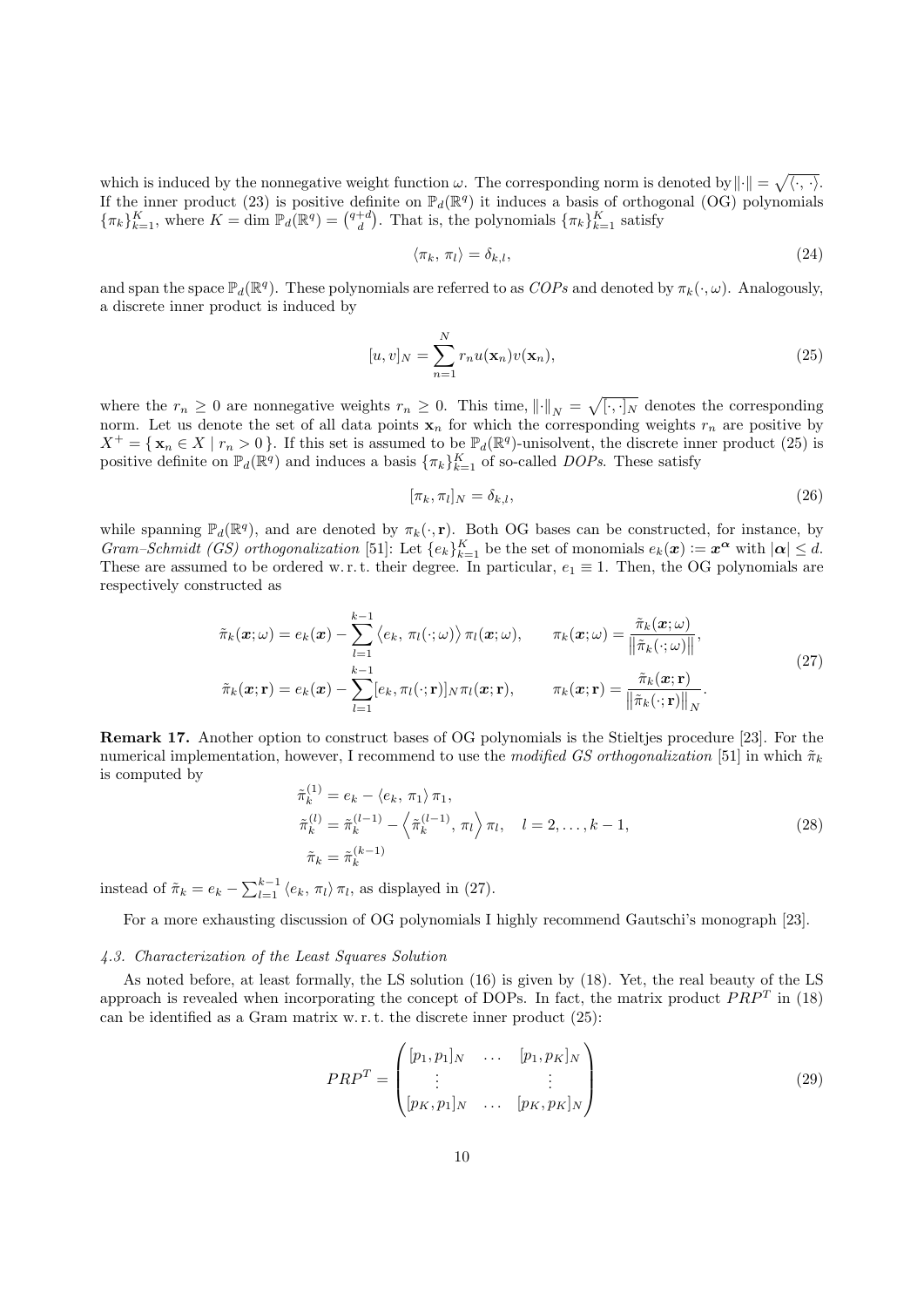Let us formulate the matrix  $P$  and the vector of moments  $\bf{m}$  in the SLE (10) w.r.t. the basis of DOPs  ${\{\pi_k(\cdot,\mathbf{r})\}}_{k=1}^K$ . Then,  $PRP^T = I$  and therefore

$$
\mathbf{w}^{\text{LS}} = RP^T \mathbf{m}.\tag{30}
$$

Thus, the LS weights  $\mathbf{w}^{\text{LS}}$  are explicitly given by

$$
w_n^{\text{LS}} = r_n \sum_{k=1}^K \pi_k(\mathbf{x}_n; \mathbf{r}) I[\pi_k(\cdot; \mathbf{r})], \quad n = 1, \dots, N. \tag{31}
$$

In particular, this formula makes it possible to subsequently prove that the LS weights are all nonnegative for fixed d and a sufficiently large set of data points.

# 4.4. Proof of the Main Results

Let me start with two preliminary results on the convergence of discrete inner products and the induced DOPs.

Lemma 18. Assume that

$$
\lim_{N \to \infty} [u, v]_N = \langle u, v \rangle \quad \forall u, v \in \mathbb{P}_d(\mathbb{R}^q). \tag{32}
$$

Moreover, let  $(u_N)_{N \in \mathbb{N}}$  and  $(v_N)_{N \in \mathbb{N}}$  be two sequences in  $\mathbb{P}_d(\mathbb{R}^q)$  with

$$
u_N \to u, \quad v_N \to v \text{ in } L^{\infty}(\Omega) \tag{33}
$$

for  $N \to \infty$ , where  $u, v \in \mathbb{P}_d(\mathbb{R}^q)$  and  $\Omega \subset \mathbb{R}^q$ . Then,

$$
\lim_{N \to \infty} [u_N, v_N]_N = \langle u, v \rangle. \tag{34}
$$

Proof. Note that

$$
|\langle u, v \rangle - [u_N, v_N]_N| \le |\langle u, v \rangle - [u, v]_N| + |[u, v]_N - [u_N, v]_N| + |[u_N, v]_N - [u_N, v_N]_N|.
$$
 (35)

The first term on the right hand side converges to zero due to (32). For the second term, the Cauch–Schwarz inequality gives

$$
||(u, v)|_N - [u_N, v]_N|^2 = ||u - u_N, v]_N|^2 \le ||u - u_N||_N^2 ||v||_N^2.
$$

Furthermore, (32) implies  $||v||_N^2 \to ||v||^2$  for  $N \to \infty$ . Finally, the Hölder inequality and (33) yield

 $||u - u_N||_N^2 \le ||1||_N^2 ||u - u_N||_{L^{\infty}(\Omega)}^2 \to 0, \quad N \to \infty.$ 

Thus, the second term converges to zero as well. A similar argument can be used to show that the third term converges to zero.  $\Box$ 

Next, it is shown that, when the discrete inner product (25) converges to the continuous inner product (23) for all polynomials of degree at most d, the DOPs  $\pi_k(\cdot, \mathbf{r})$  converge uniformly to the COPs  $\pi_k(\cdot, \omega)$ .

Lemma 19. Assume that

$$
\lim_{N \to \infty} [u, v]_N = \langle u, v \rangle \quad \forall u, v \in \mathbb{P}_d(\mathbb{R}^q). \tag{36}
$$

For  $k = 1, ..., K$ , let  $\pi_k(\cdot; \mathbf{r})$  and  $\pi_k(\cdot; \omega)$  respectively denote the k-th DOP and COP constructed by GS orthogonalization (27). Then, we have

$$
\pi_k(\cdot; \mathbf{r}) \to \pi_k(\cdot; \omega) \ \text{in} \ L^{\infty}(\Omega) \tag{37}
$$

for  $N \to \infty$  and  $k = 1, ..., K$ .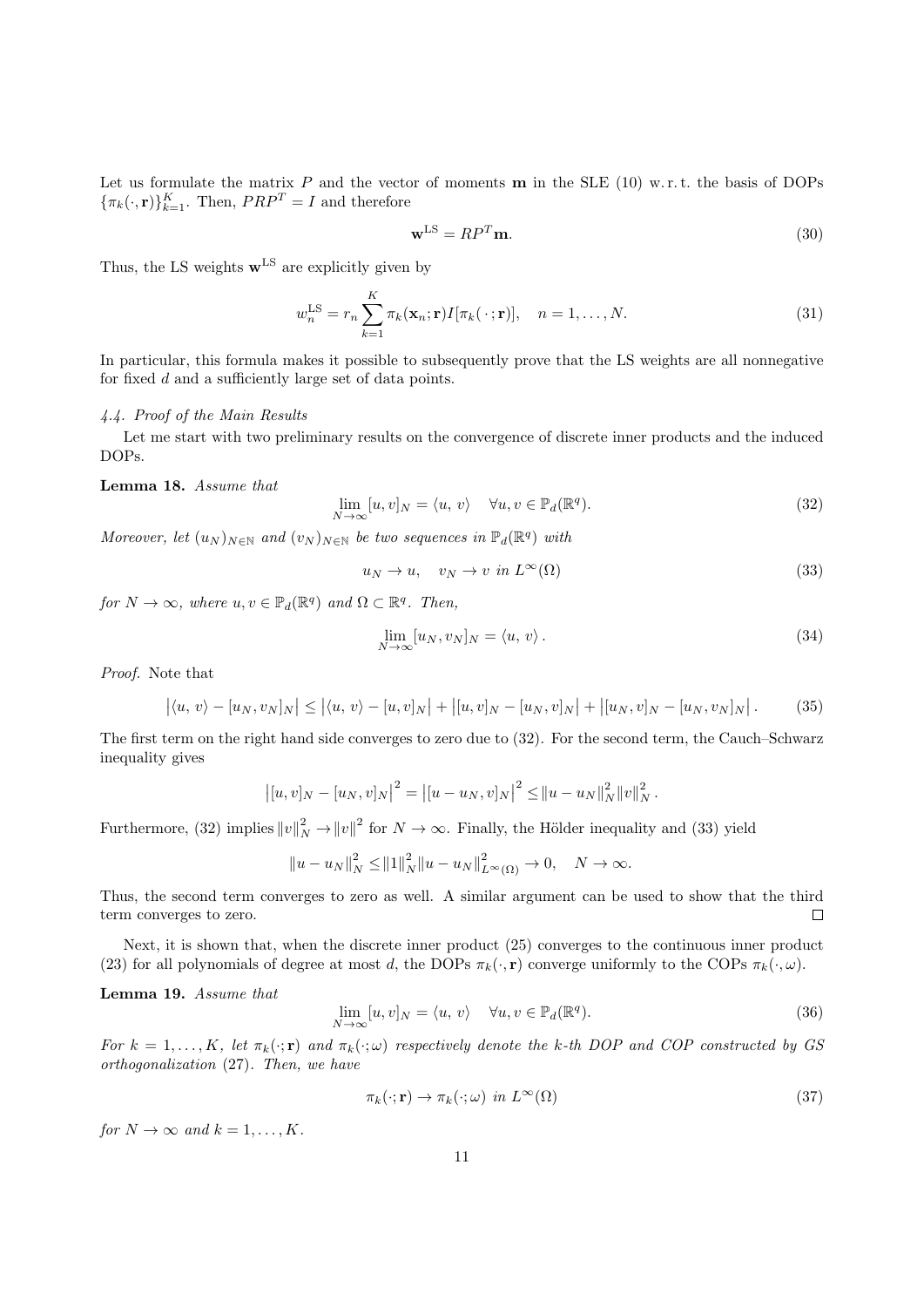*Proof.* The assertion is proven by induction. For  $k = 1$  the assertion is trivial and essentially follows from  $||1||_N \to ||1||$ ,  $N \to \infty$ . Next, assuming that the assertion holds for the first  $k - 1$  OG polynomials, it is argued that it also holds for the k-th OG polynomial. Assume

$$
\pi_l(\cdot; \mathbf{r}) \to \pi_l(\cdot; \omega) \text{ in } L^{\infty}(\Omega), \quad N \to \infty,
$$
\n(38)

holds for  $l = 1, \ldots, k-1$ . By the GS orthogonalization, the k-th OG polynomials are given by (27). Lemma 18 implies

$$
[e_k, \pi_l(\cdot; \mathbf{r})]_N \to \langle e_k, \pi_l(\cdot; \omega) \rangle, \quad l = 1, \dots, k - 1,
$$
\n(39)

and therefore

$$
\tilde{\pi}_k(\cdot; \mathbf{r}) \to \tilde{\pi}_k(\cdot; \omega) \text{ in } L^{\infty}(\Omega), \quad N \to \infty.
$$
\n(40)

Furthermore, Lemma 18 yields  $\|\tilde{\pi}_k(\cdot;\mathbf{r})\|_N \to \|\tilde{\pi}_k(\cdot;\omega)\|$  for  $N \to \infty$ . This implies

$$
\pi_k(\cdot; \mathbf{r}) \to \pi_k(\cdot; \omega) \text{ in } L^{\infty}(\Omega), \quad N \to \infty,
$$
\n(41)

 $\Box$ 

 $\Box$ 

which completes the proof.

The previous two lemmas are next utilized to prove the main result (Theorem 14).

*Proof of Theorem 14.* Recal that the LS weights  $\mathbf{w}^{\text{LS}}$  are explicitly given by (31). Defining

$$
\varepsilon_k := [\pi_k(\cdot; \mathbf{r}), 1]_N - \langle \pi_k(\cdot; \mathbf{r}), 1 \rangle, \tag{42}
$$

the LS weights can be rewritten as

$$
w_n^{\text{LS}} = r_n \left( \pi_1(\mathbf{x}_n; \mathbf{r}) [\pi_1(\cdot; \mathbf{r}), 1]_N - \sum_{k=1}^K \varepsilon_k \pi_k(\mathbf{x}_n; \mathbf{r}) \right).
$$
 (43)

Assuming the DOPs  $\{\pi_k(\cdot; \mathbf{r})\}_{k=1}^K$  are ordered, one has  $\pi_1(\cdot; \mathbf{r}) \equiv 1/||1||_N$ . This yields

$$
\pi_1(\mathbf{x}_n; \mathbf{r})[\pi_1(\cdot; \mathbf{r}), 1]_N = [\pi_1(\cdot; \mathbf{r}), \pi_1(\cdot; \mathbf{r})]_N = 1.
$$
\n(44)

Since  $r_n > 0$ , the assertion  $w_n^{\text{LS}} \geq 0$  is therefore equivalent to

$$
\sum_{k=1}^{K} \varepsilon_k \pi_k(\mathbf{x}_n; \mathbf{r}) \le 1.
$$
\n(45)

By (22) the discrete inner product  $[\cdot, \cdot]_N$  converges to the continuous inner product  $\langle \cdot, \cdot \rangle$  for all polynomials of degree at most d and Lemma 19 implies that

$$
\pi_k(\cdot; \mathbf{r}) \to \pi_k(\cdot; \omega) \text{ in } L^{\infty}(\Omega)
$$
\n(46)

for  $N \to \infty$  and  $k = 1, \ldots, K$ . In particular, the DOPs are uniformly bounded and there exists a constant  $C > 0$  such that  $|\pi_k(\mathbf{x}; \mathbf{r})| \leq C$  for all  $\mathbf{x} \in \Omega$  and  $k = 1, ..., K$ . Thus,

$$
\sum_{k=1}^{K} \varepsilon_k \pi_k(\mathbf{x}_n; \mathbf{r}) \le C \sum_{k=1}^{K} |\varepsilon_k| \,. \tag{47}
$$

Since uniform convergence (46) holds, Lemma 18 yields  $\varepsilon_k \to 0$ ,  $N \to \infty$ , for  $k = 1, ..., K$ . Hence, there exists an  $N_1 \geq N_0$  such that

$$
|\varepsilon_k| \le \frac{1}{CK}, \quad k = 1, \dots, K,\tag{48}
$$

for  $N \geq N_1$ . Finally, this implies

$$
\sum_{k=1}^{K} \varepsilon_k \pi_k(\mathbf{x}_n; \mathbf{r}) \le 1
$$
\n(49)

and therefore the assertion.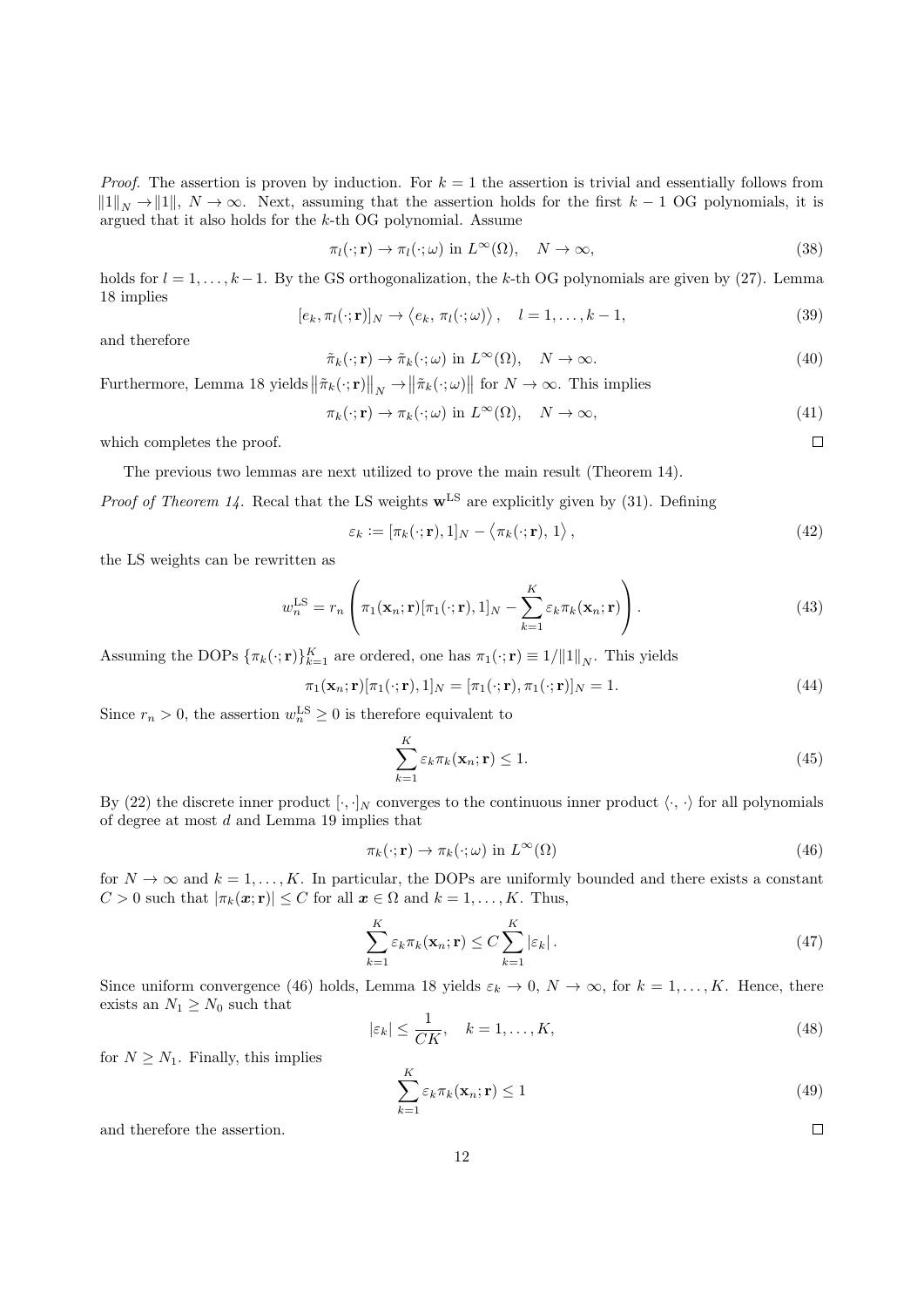#### 5. Efficient Construction and Implementation

Below, some comments on computational aspects of the proposed LS- and  $\ell^1$ -CFs are provided. The corresponding Matlab code, which was also used to produce the subsequent numerical tests, can be found at [25].

#### 5.1. Computation of the Moments

In my own implementation, I computed the matrix  $P$  from a basis of DOPs corresponding to (25). The DOPs are constructed by the modified GS procedure applied to the initial basis of monomials (see Remark 17). The corresponding moments can be computed, for instance, by using some available CF on  $\Omega$ . Such an approach has been discussed, for instance, in [21] (also see [27] for general weight functions). Note that for the evaluation of the DOPs, one is not limited to the set of data points. Another approach, which I utilized in my implementation, is to compute the DOP's moments together with the DOPs from the modified GS procedure. Assuming that the moments of the monomials (or some other initial basis) are known, the GS iteration for the moments reads

$$
I[\tilde{\pi}_k(\cdot; \mathbf{r})] = I[e_k] - \sum_{l=1}^{k-1} [e_k, \pi_l(\cdot; \mathbf{r})]_N I[\pi_l(\cdot; \mathbf{r})], \quad I[\pi_k(\cdot; \mathbf{r})] = \frac{I[\tilde{\pi}_k(\cdot; \mathbf{r})]}{\|\tilde{\pi}_k(\cdot; \mathbf{r})\|_N}
$$
(50)

for  $k = 1, \ldots, K$ . Again, I recommend the modified version (28) of the GS procedure. Finally, note that for many domains and weight functions, the monomial's moments can be found in the literature; see [9, 13, 20, 32] and references therein.

#### 5.2. Finding Stable Cubature Formulas

Algorithms 1 and 2 describe a simple procedure to respectively determine the stable  $\ell^1$ - and LS-CF. The idea behind these is to start with the highest possible d such that the set of data points is still  $\mathbb{P}_d(\mathbb{R}^q)$ unisolvent. Then, the DoE  $d$  is decreased until the resulting CF is also ensured to be perfectly stable. In the later numerical tests, however, I found the final DoE of these CFs to usually be significantly smaller than the highest possible d such that the set of data points is  $\mathbb{P}_d(\mathbb{R}^q)$ -unisolvent. This is in accordance with prior works in one dimension [26, 29, 36, 56]. Hence, in my own implementation, instead of Algorithms 1 and 2, I utilized the following algorithm to construct  $\ell^1$ - and LS-CFs.

# Algorithm 3 Efficient Construction of  $\ell^1$ - and LS-CFs

1:  $d, r, K, w_{\min} = 0$ 2: while  $r = K$  and  $w_{\min} \geq 0$  do 3: Increase the DoE:  $d = d + 1$ 4:  $K = \binom{d+q}{q}$ 5: Formulate the SLE  $P$ **w** = **m** for DoE d 6: Compute the rank of  $P: r = \text{rank}(P)$ 7: Compute the  $\ell^1/\text{LS}$ -solution  $\mathbf{w}^*$ 8: Determine the smallest weight:  $w_{\min} = \min(\mathbf{w}^*)$ 9: Decrease the DoE:  $d = d - 1$ 10: Formulate the SLE  $P$ **w** = **m** for DoE d 11: Compute the  $\ell^1/\text{LS-solution } \mathbf{w}^*$ 12: Approximate  $I[f]$  by the corresponding  $\ell^1/\text{LS-CF}$ 

Note that  $rank(P) = K$  with  $K = \binom{d+q}{q}$  is equivalent to X being  $\mathbb{P}_d(\mathbb{R}^q)$ -unisolvent. Moreover, in my own implementation, I first computed the LS-CF and only afterwards the  $\ell^1$ -CF. Recall that the  $\ell^1$ -CF is ensured to at least have the same—yet, usually a higher—DoE than the LS-CF. Denoting the DoE of the LS-CF by  $d_{LS}$ , it therefore seems reasonable (more efficient) to initialize Algorithm 3 with  $d = d_{LS}$  instead of  $d = 0$  for computing the corresponding  $\ell^1$ -CF.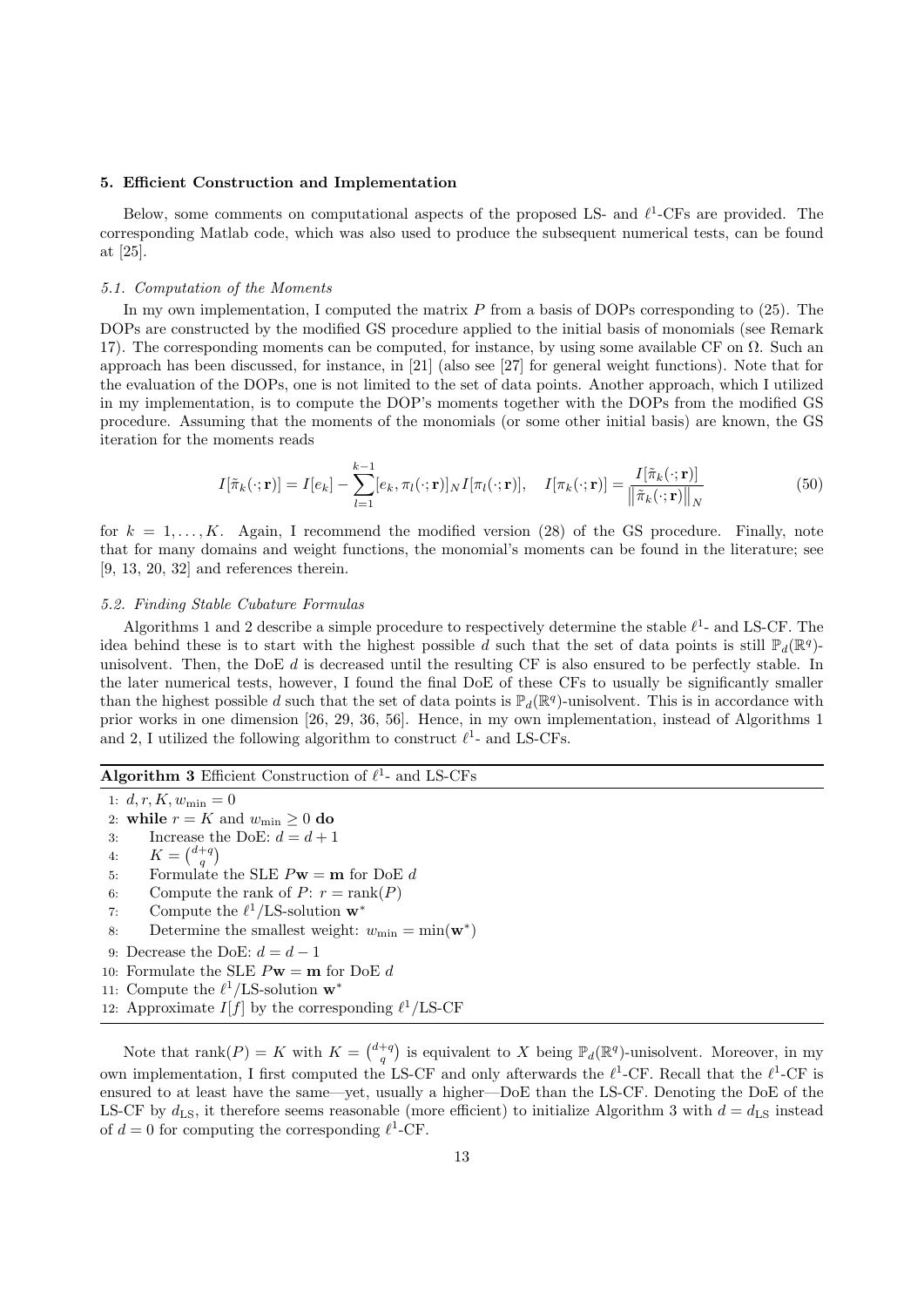#### 5.3. Computational Costs

The following list addresses the computational complexity of determining the LS cubature weights w. r. t. the number of data points  $N$ , the DoE  $d$ , and the dimension  $q$ .

- Computation of the DOPs: To formulate the matrix P, we need the values of the  $K = \begin{pmatrix} d+q \\ d \end{pmatrix}$  DOPs spanning  $\mathbb{P}_d(\mathbb{R}^q)$  at the N data points  $\{\mathbf{x}_n\}_{n=1}^N$ . This is done by the modified GS process, which yields asymptotic costs of  $\mathcal{O}(NK^2)$ ; see [31, Chapter 5.2.8].
- Computation of the moments: The moments  $\{m_k\}_{k=1}^K$  are computed together with the DOPs by the modified GS process. Hence, the asymptotic costs are  $\mathcal{O}(NK^2)$  as well.
- Computation of the LS weights: The LS weights  $\{w_n^{\text{LS}}\}_{n=1}^N$  can be computed as in (30) by a simple matrix vector multiplication. Since  $R$  is a diagonal matrix, this is done with asymptotic costs of  $\mathcal{O}(NK)$ .

Altogether, the computational complexity of determining the LS weights is given by

$$
\underbrace{\mathcal{O}(NK^2)}_{\text{DOPs}} + \underbrace{\mathcal{O}(NK^2)}_{\text{moments}} + \underbrace{\mathcal{O}(NK)}_{\text{LS weights}} = \mathcal{O}\left(NK^2\right). \tag{51}
$$

Hence, the computational complexity is linear in  $N$  and quadratic in  $K$ . Moreover, it is worth noting that  $\mathcal{O}(K) = \mathcal{O}(d^q)$ . Finally, in the subsequent numerical tests, the ratio between d and N is investigated (see §6.1). Unfortunately, at least to me, the computational costs for computing the LS or  $\ell^1$  weights are less clear when optimization tools—in our case the Matlab functions lsqminnorm and minL1lin—are used.<sup>8</sup>

# 6. Numerical Results

In this section, the proposed stable high-order CFs are numerically investigated for a variety of different test cases. Among these are the (hyper-)cube  $C_q = [-1,1]^q$  and ball  $B_q = \{ \mathbf{x} \in \mathbb{R}^q \mid ||\mathbf{x}||_2 \leq 1 \}$  in two and three dimensions  $(q = 2, 3)$ . The volumes of these domains are respectively given by  $|C_q| = 2<sup>q</sup>$  and  $|B_q| = (\pi^{\frac{q}{2}})/\Gamma(\frac{q}{2}+1)$ . Here, Γ denotes the usual gamma function (see [24, Chapter 5.1], [30, Chapter 12.2], or [44, Chapter 5]). Moreover, each of these domains is equipped with two different weight functions. The cube is considered together with the weight functions  $\omega \equiv 1$  and  $\omega(x) = \prod_{i=1}^{q} \sqrt{1-x_i^2}$  (corresponding to products of Chebyshev functions of second kind [44, Chapter 18]; apart from a multiplicative constant, also known as the *Wigner semicircle distribution*). For the ball, the weight functions  $\omega \equiv 1$  and  $\omega(\bm{x}) = \sqrt{\|\bm{x}\|_2}$ are considered. The corresponding moments of the monomials can be found in Appendix A.



Figure 1: Illustration of three different types of  $N = 64$  data points for the two-dimensional cube  $C_2 = [-1, 1]^2$ 

<sup>8</sup>Any hint concerning this matter would be highly welcome.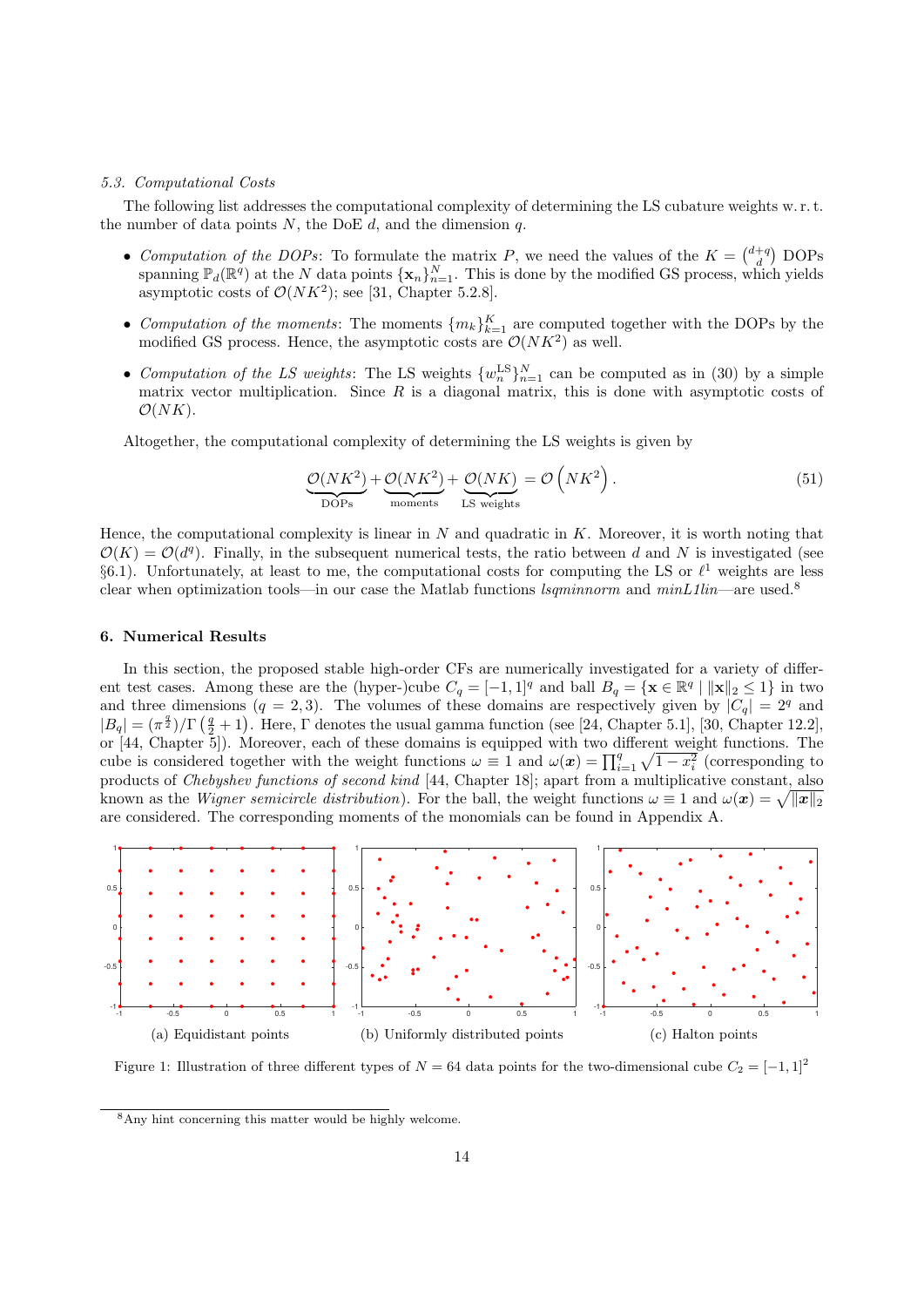Furthermore, three different types of data points are considered: (1) equidistant points, which are fully deterministic; (2) uniformly distributed points, which are fully random; and (3) Halton points [33], which are quasi-random and belong to the family of so-called low discrepancy sequences.<sup>9</sup> Such points are developed to minimize the upper bound provided by the Koksma–Hlawak theorem [34, 43] and yield the rate of convergence of the MC method to increase from 1/2 to essentially 1; see [4, 15, 50] and references therein. An illustration of these points in two dimensions is provided by Figure 1. For the corresponding (hyper-)ball, the subset of points with radius not greater than 1 is selected.

#### 6.1. The Ratio Between N and d

First, the ration between the number of data points  $N$  and the DoE  $d$  is investiaged. Remember that  $d$ and the number of basis functions spanning  $\mathbb{P}_d(\mathbb{R}^q)$  is related by  $K = \binom{d+q}{q}$ . Hence, the asymptotic relation  $K \sim d^q$  holds. That is,  $\lim_{d\to\infty} K/d^q = 1$  ([14, Chapter 1.4]). Table 1 reports on the relation between N and d for the LS- and  $\ell^1$ -CF on the two- and three-dimensional cube and ball. This relation is assumed to be of the form  $N \approx C d^s$ . Here, the values for s and C have been determined numerically by performing an LS fit for  $N = n^2$  with  $n = 4, 8, ..., 40$  in two dimensions and for  $N = n^3$  with  $n = 4, 5, ..., 20$  in three dimensions.





(a)  $C_2$  with  $\omega \equiv 1$  and equidistant points

(b)  $C_2$  with  $\omega \equiv 1$  and uniform points (c)  $C_2$  with  $\omega \equiv 1$  and Halton points



(d)  $B_2$  with  $\omega \equiv 1$  and equidistant points

(e)  $B_2$  with  $\omega \equiv 1$  and uniform points (f)  $B_2$  with  $\omega \equiv 1$  and Halton points

Figure 2: N versus d for  $C_2$  and  $B_2$  with  $\omega \equiv 1$ 

Furthermore, for the cube and the weight function  $\omega \equiv 1$ , the asymptotic ratio of the LS- and  $\ell^1$ -CF is compared with the one of the product Legendre rule. This rule is known to provide DoE  $d = 2n - 1$  if n Legendre points are used in every direction  $(N = n<sup>q</sup>)$ . Hence,  $N \sim 2^{-q} d<sup>q</sup>$  holds for the product Legendre rule. Unfortunately, some of the results are hard to compare. Yet, it can, for instance, be noted that going over from  $\omega \equiv 1$  to one of the other two weight functions does not significantly change the ration between N and d. The same holds when comparing the results for the cube with the results for the ball. Even when the

<sup>9</sup>The Halton points generalize the one-dimensional van der Corput points; see [53, Erste Mitteilung] or [39].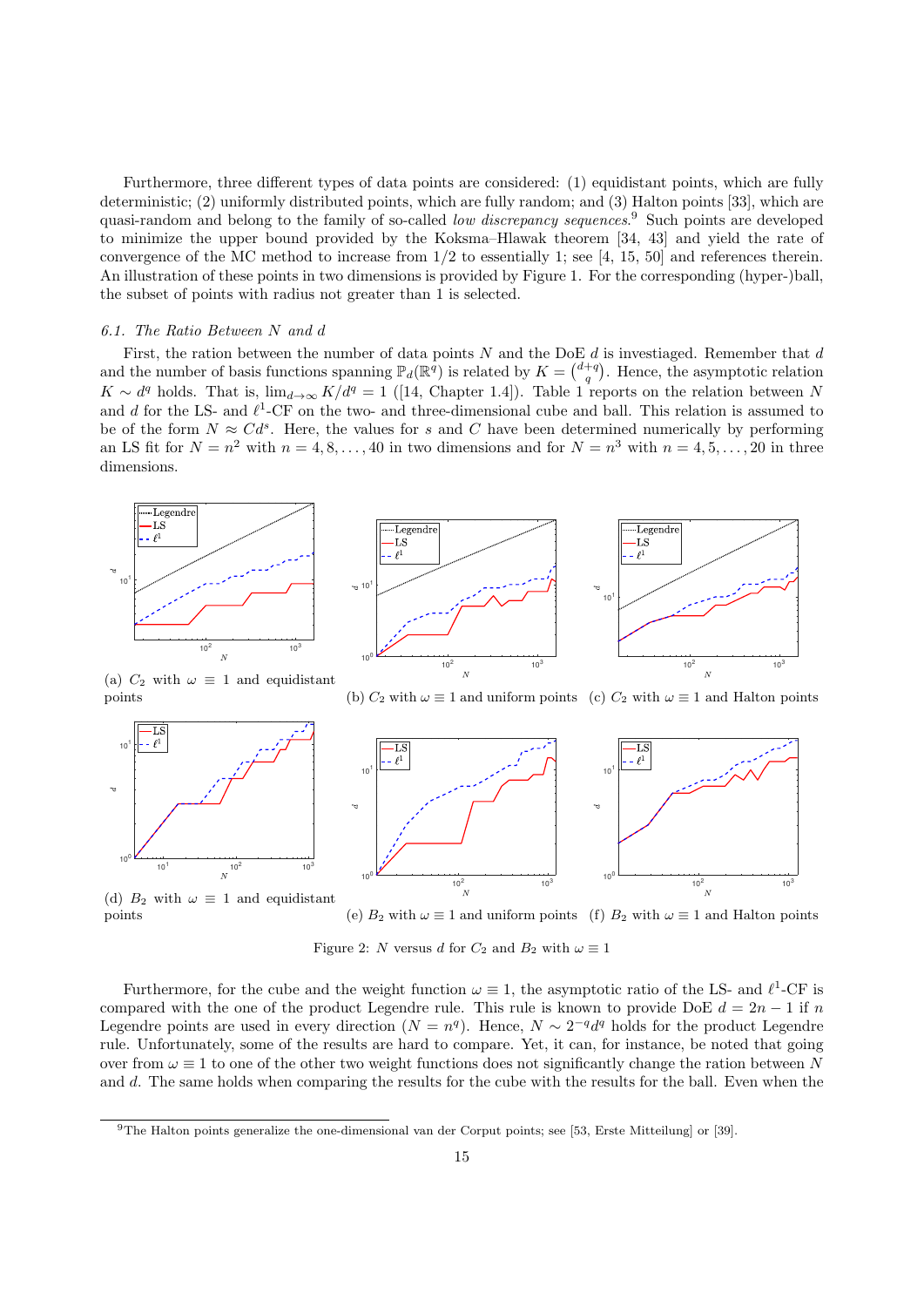| LO VI VII VIIV VUDU |          |                   |            |          |          |        |                                                                  |          |  |  |
|---------------------|----------|-------------------|------------|----------|----------|--------|------------------------------------------------------------------|----------|--|--|
|                     |          | $\omega \equiv 1$ |            |          |          |        | $\omega(\boldsymbol{x}) = (1-x_1^2)^{1/2} \dots (1-x_a^2)^{1/2}$ |          |  |  |
| q                   |          | Legendre          | equid.     | uniform  | Halton   | equid. | uniform                                                          | Halton   |  |  |
| $\mathcal{L}$       | <b>S</b> | 2.0               | 3.3        | 1.6      | 2.4      | 3.0    | 1.9                                                              | 2.4      |  |  |
|                     | C        | 0.3               | $8.0e-1$   | $2.6e+1$ | 1.6      | 7.9e-1 | $2.3e + 1$                                                       | 1.0      |  |  |
|                     | S        | 3.0               | $1.6\,$    | 3.3      | 4.0      | 3.2    | 2.5                                                              | 3.7      |  |  |
|                     | C        | $1.2e-1$          | $4.2e + 2$ | 5.5      | $2.0e-1$ | 8.0    | $5.5e + 1$                                                       | $6.5e-1$ |  |  |

LS-CF on the Cube

| $\ell^1$ -CF on the Cube    |              |                   |          |                |        |          |                                                                  |          |  |
|-----------------------------|--------------|-------------------|----------|----------------|--------|----------|------------------------------------------------------------------|----------|--|
|                             |              | $\omega \equiv 1$ |          |                |        |          | $\omega(\boldsymbol{x}) = (1-x_1^2)^{1/2} \dots (1-x_a^2)^{1/2}$ |          |  |
| q                           |              | Legendre          |          | equid. uniform | Halton | equid.   | uniform                                                          | Halton   |  |
| $\mathcal{D}_{\mathcal{L}}$ | -S           | 2.0               | 2.9      | 1.7            | 2.3    | 3.0      | 2.8                                                              | 2.5      |  |
|                             | C            | $3.0e-1$          | $2.1e-1$ | $1.1e + 1$     | -1.1   | $3.7e-1$ | $2.8e-1$                                                         | $3.6e-1$ |  |
| 3                           | $\mathbf{s}$ | 3.0               | 3.8      | 4.4            | 3.5    | 3.5      | 1.9                                                              | 2.1      |  |
|                             | C            | $1.2e-1$          | $3.6e-1$ | $6.4e-2$       | 2.7e-1 | 1.8      | $1.6e + 1$                                                       | 7.7      |  |

| LS-CF on the Ball |               |            |                   |                             |            |                |            |  |  |
|-------------------|---------------|------------|-------------------|-----------------------------|------------|----------------|------------|--|--|
|                   |               |            | $\omega \equiv 1$ | $\omega(x) =   x  _2^{1/2}$ |            |                |            |  |  |
| q                 |               | equid.     | uniform           | Halton                      |            | equid. uniform | Halton     |  |  |
| $\mathfrak{D}$    | S             | 2.5        | -1.6              | -3.1                        | 2.5        | 2.3            | 2.9        |  |  |
|                   | $\mathcal{C}$ | 1.7        | $1.8e + 1$        | $3.2e-1$                    | 1.7        | 4.0            | $6.4e-1$   |  |  |
| 3                 | S             | 1.2        | 2.5               | 2.3                         | 1.0        | 2.4            | 2.4        |  |  |
|                   | C             | $5.9e + 1$ | $1.1e+1$          | 8.9                         | $9.0e + 1$ | $1.3e + 1$     | $1.0e + 1$ |  |  |

 $\ell^1$ -CF on the Ball  $\omega \equiv 1$   $\omega(\boldsymbol{x}) = {\lVert \boldsymbol{x} \rVert}_2^{1/2}$ q equid. uniform Halton equid. uniform Halton 2 s 2.5 2.2 2.6 2.5 3.1 2.6 C 9.9e-1 1.5 5.0e-1 1.0 1.8e-1 4.7e-1 3 s 1.8 2.8 3.0 1.6 2.8 2.8 C  $1.3e+1$   $1.9$   $8.2e-1$   $2.6e+1$   $1.6$   $1.2$ 

Table 1: LS fit for the parameters C and s in the model  $N = Cd^{s}$ 

exponential parameter  $s$  is smaller, the multiplicative parameter  $C$  increases, and vice versa. This indicates that the proposed methods are fairly robust against different weight functions and domains. Figure 2 further illustrates this by displaying the DoE d of the LS- and  $\ell^1$ -CF for increasing N. Note that in all cases the  $\ell^1$ -CF achieves at least the same DoE—if not even a higher—compared to the LS-CF. This is in accordance with the  $\ell^1$  weights to minimize the stability measure  $\kappa$  while the LS weights minimize a weighted 2-norm.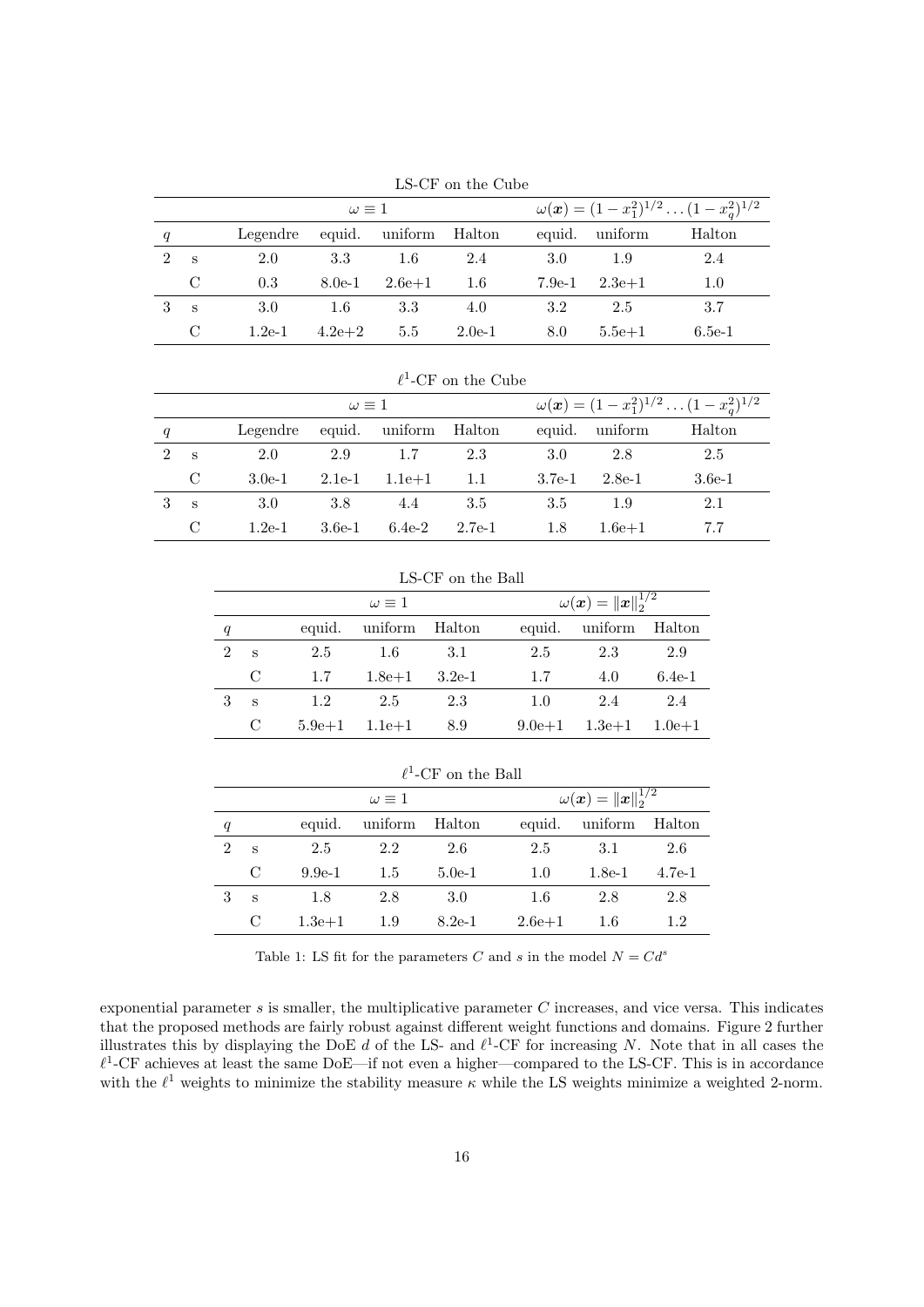#### 6.2. Accuracy for Exact Data

Next, accuracy of the proposed LS- and  $\ell^1$ -CF for two different test cases without any noise is investigated.



Figure 3: Upper figures: Errors for  $B_2$  with  $\omega$  and f as in (52). Lower figures: Errors for  $C_3$  with  $\omega$  and f as in (53).

The first test case is the two-dimensional ball  $B_2$  with weight function  $\omega$  and test function f given by

$$
\omega(x, y) = \sqrt{\|(x, y)\|_2}, \quad f(x, y) = \frac{1}{1 + \|(x, y)\|_2^2}.
$$
\n(52)

The results of the LS- and  $\ell^1$ -CF for equidistant, uniformly distributed and Halton points can be found in figures 3a, 3b, and 3c. The results are compared to the ones of the (quasi) MC method applied to the same set of data points as the LS- and  $\ell^1$ -CF as well as of the transformed product Legendre rule. The second test case is the three-dimensional cube  $C_3$  together with

$$
\omega(x, y, z) = \sqrt{1 - x^2} \sqrt{1 - y^2} \sqrt{1 - z^2}, \quad f(x, y, z) = \arccos(x) \arccos(y) \arccos(z). \tag{53}
$$

The results of the LS- and  $\ell^1$ -CF for equidistant, uniformly distributed and Halton points can be found in figures 3d, 3e, and 3f. Again, the results are compared to the ones of the (quasi) MC method applied to the same set of data points as the LS- and  $\ell^1$ -CF as well as of the product Legendre rule. Note that for equidistant points (Figure 3d) the LS-CF is even below machine precision in many cases and therefore not displayed in the figure. Yet, this can be considered as an outlier; in most other cases, the LS- and  $\ell^1$ -CF perform similarly.

#### 6.3. Accuracy for Noisy Data

Let us now perform the same tests as in the previous subsection, but introduce noise to the data. In both cases, i.i.d. uniform noise supported on  $[-10^{-6}, 10^{-6}]$  is added. That is, noisy data  $f^{\epsilon}$  given by

$$
f_n^{\varepsilon} = f(\mathbf{x}_n) + Z_n, \quad Z_n \in \mathcal{U}(-10^{-6}, 10^{-6}), \quad n = 1, ..., N,
$$
 (54)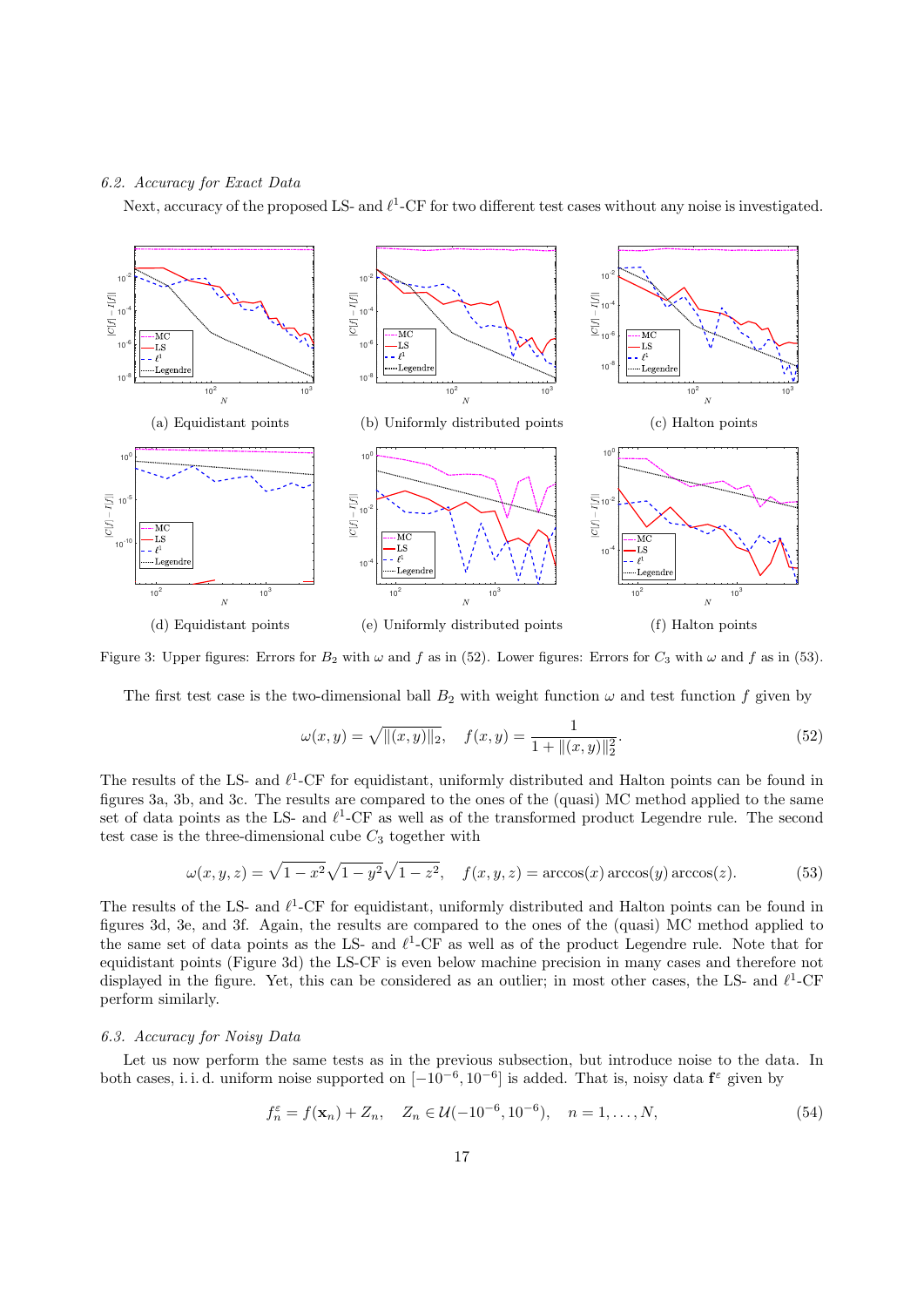

Figure 4: Errors when i.i.d. uniform noise  $Z_n \in \mathcal{U}(-10^{-6}, 10^{-6})$  is added. Upper figures:  $B_2$  with  $\omega$  and f as in (52). Lower figures:  $C_3$  with  $\omega$  and  $f$  as in (53).

is considered, satisfying  $\|\mathbf{f} - \mathbf{f}^{\varepsilon}\|_{\infty} \leq 10^{-6}$ . Moreover, this noise is assumed to not be correlated to the data point  $\mathbf{x}_n$  or measurement  $f(\mathbf{x}_n)$ . In this case, none of the methods can be expected to yield an accuracy significantly lower than this uniform error bound.

This is also reflected by the corresponding numerical results reported in Figure 4. Note that all considered CF behave fairly robust against the introduction of noise. Of course, this is in accordance with all considered CFs having nonnegative cubature weights and therefore not allowing input errors to be drastically amplified by the CF. In figures 4a, 4b, and 4c, the error of the (quasi) MC might seem to not decrease at all. Yet, the rate of decrease is just considerably slower than for the other rules.

# 6.4. Number of Nonzero Weights of the  $\ell^1$ -CF

Finally, I would like to share a particularly noteworthy observation for the proposed  $\ell^1$ -CFs. As we noted before, the  $\ell^1$ -solution from the affine linear subspace of solutions W is a sparse solution in most cases [18]. This means that most of the cubature weights of the  $\ell^1$ -CF are expected to be zero and only a few are positive (by construction, there are no negative weights). Let us denote the number of nonzero weights of the  $\ell^1$ -CF by  $\|\mathbf{w}^{\ell^1}\|_0$ . This is a favorable property, since it enhances efficiency of the  $\ell^1$ -CF—at least once cubature weights are computed and the CF is applied to different data sets acquired at the same data points. Yet, when comparing  $\|\mathbf{w}^{\ell^1}\|_0$  with the number of basis functions for which the  $\ell^1$ -CF is exact,  $K = \binom{q+d}{q}$ , we note that these are the same in many cases.

This finding is illustrated in Figure 5 for two different test cases. It means that the  $\ell^1$ -CF is able to provide us with a nonnegative interpolatory CF in many cases. To the best of my knowledge, the construction of nonnegative interpolatory CF for general classes of domains and weight functions has been of very limited success so far and essentially remains an open problem [12, 32]. Building up on the findings of the present work, in a forthcoming manuscript, I will describe the systematical construction of nonnegative interpolatory CF for quite general classes of domains and weight functions.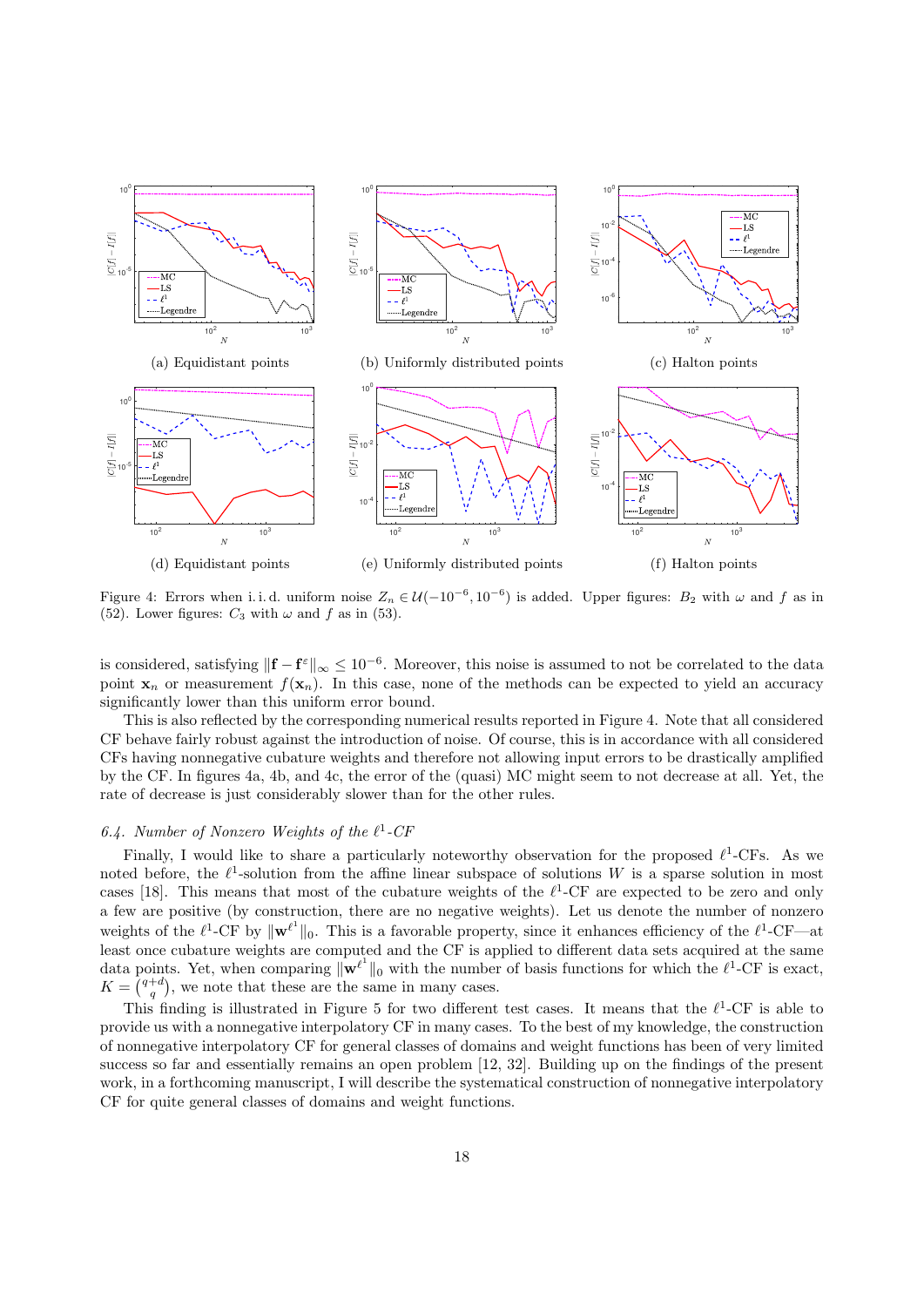



(b)  $C_2$  with  $\omega_1$  and uniform points

 $400$   $\vdash$  $\overline{\mathrm{K}}$ 350  $\| \mathbf{w}^\ell$ 30  $\frac{2}{3}$ 250  $\mathbb{R}^n$  $200$  $\overleftrightarrow{\approx}$  150 100 50 200 400 600 800 1000 1200 1400

(a)  $C_2$  with  $\omega_1$  and equidistant points

200 400 600 800 1000





(d)  $B_2$  with  $\omega_2$  and equidistant points (e)  $B_2$  with  $\omega_2$  and uniform points (f)  $B_2$  with  $\omega_2$  and Halton points Figure 5: K and  $\|\mathbf{w}^{\ell^1}\|_0$  versus N for  $C_2$  with  $\omega_1(x, y) = \sqrt{1-x^2}\sqrt{1-y^2}$  and  $B_2$  with  $\omega_2(x, y) = \sqrt{1-x^2+y^2}$ 

# 7. Summary

 $K$  /  $\|\mathbf{w}^{\ell}\|_0$ 

 $\overline{\text{K}}$ 

 $\parallel$ w<sup>(</sup>

In this work, we developed two novel classes of CFs for experimental data (not fitting a known CF). Both of these are—by construction—ensured to be perfectly stable (in the sense of nonnegative only cubature weights) while also being able to achieve high DoE. The essential idea was to allow the number of data points N to be larger than the number of basis functions K for which the desired CF is exact. This yielded the SLE corresponding to the exactness conditions to become underdetermined and therefore to induce an  $(N - K)$ dimensional affine linear space of solutions  $W$ . Then, from this space  $W$ , cubature weights were selected that minimize certain norms corresponding to stability of the CF. Here, we investigated two options: (1) Minimization w. r. t. a weighted 2-norm, resulting in so-called LS-CFs. (2) Minimization w. r. t. the 1-norm, yielding so-called  $\ell^1$ -CFs. These CFs were developed for a predefined set of data points. Only half of the degrees of freedom could therefore be used for optimization of these CFs compared to many other CFs. Yet, we still observed the LS- and  $\ell^1$ -CFs to yield impressively accurate numerical results in a variety of different test cases (dimensions, domains, weight functions, point sets, and test functions). Finally, a forthcoming work will investigate how the proposed CFs can be utilized to construct nonnegative interpolatory CFs.

#### Appendix A. Moments of the Monomials

For the cube, the moments of the one-dimensional monomials,  $I[x^k]$ , are easy to compute for all cases:

$$
C_1, \omega \equiv 1: \quad I[x^k] = \tilde{m}_k := \begin{cases} 0 & \text{if } k \text{ is odd,} \\ \frac{2}{k+1} & \text{otherwise,} \end{cases}
$$
\n
$$
C_1, \omega(x) = \sqrt{1 - x^2}: \quad I[x^k] = \hat{m}_k := \begin{cases} 0 & \text{if } k \text{ is odd,} \\ \frac{\pi}{2} & \text{if } k = 0, \\ \frac{(k-1)}{(k+2)} \hat{m}_{k-2} & \text{otherwise.} \end{cases} \tag{A.1}
$$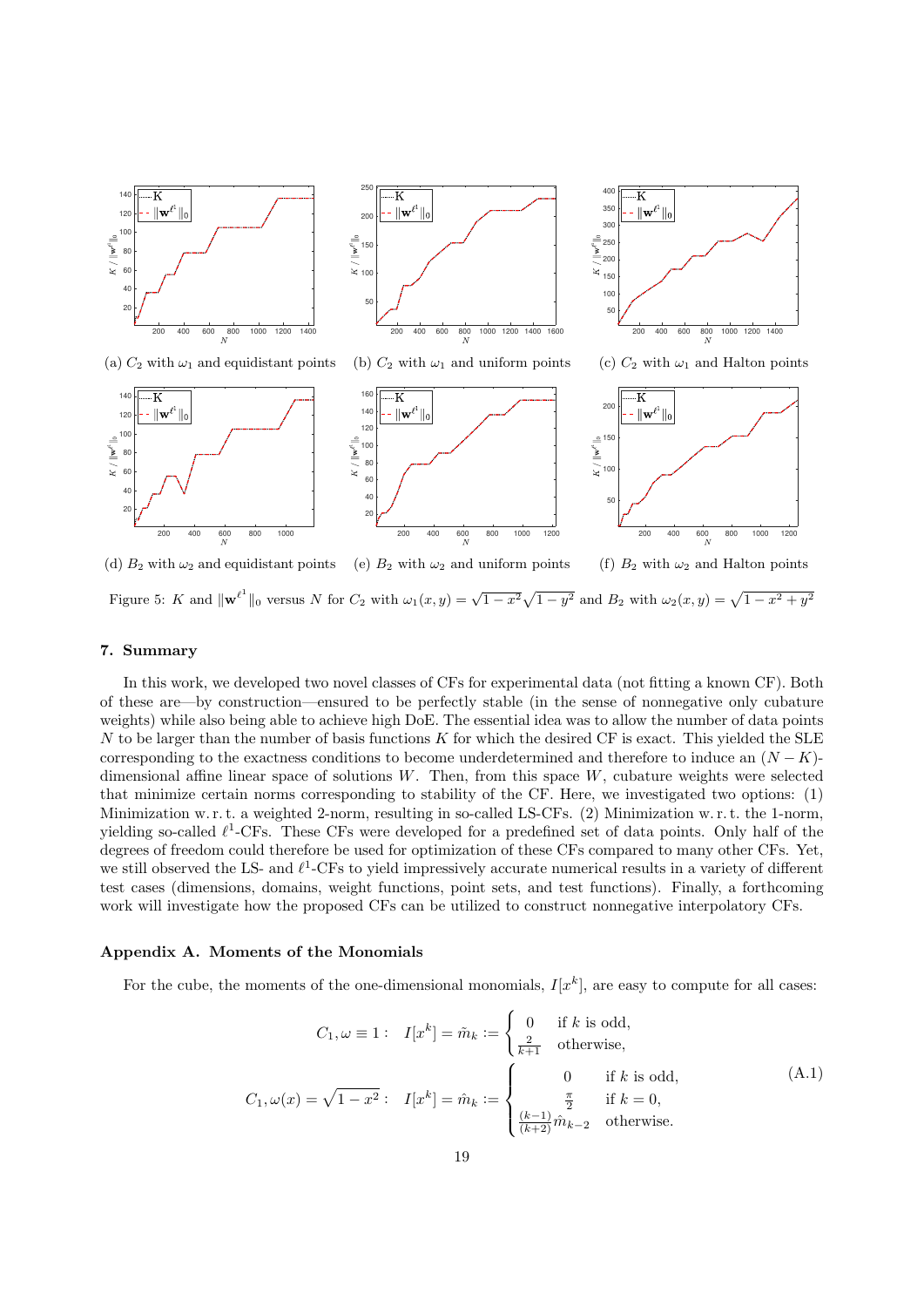The moments of the higher-dimensional monomials,  $I[x^k]$  with multi-index  $\mathbf{k} = (k_1, \ldots, k_q)$ , are respectively given by

$$
I[\boldsymbol{x}^{\mathbf{k}}] = \tilde{m}_{k_1} \dots \tilde{m}_{k_q}, \quad I[\boldsymbol{x}^{\mathbf{k}}] = \hat{m}_{k_1} \dots \hat{m}_{k_q}.
$$
\n(A.2)

For the the ball, on the other hand, these are given by

$$
B_q, \omega \equiv 1: \quad I[\mathbf{x}^k] = \frac{2}{k_1 + \dots + k_q + q} \begin{cases} 0 & \text{if some } k_i \text{ is odd,} \\ \frac{\Gamma(\beta_1) \dots \Gamma(\beta_q)}{\Gamma(\beta_1 + \dots + \beta_q)} & \text{otherwise,} \end{cases}
$$
\n
$$
B_q, \omega(\mathbf{x}) = \sqrt{\|\mathbf{x}\|_2}: \quad I[\mathbf{x}^k] = \frac{2}{k_1 + \dots + k_q + q + \frac{1}{2}} \begin{cases} 0 & \text{if some } k_i \text{ is odd,} \\ \frac{\Gamma(\beta_1) \dots \Gamma(\beta_q)}{\Gamma(\beta_1 + \dots + \beta_q)} & \text{otherwise,} \end{cases}
$$
\n(A.3)

where  $\beta_i = \frac{1}{2}(k_i + 1)$ ; see [20].

#### Acknowledgements

This work has benefited from helpful advice from Alina Glaubitz, Dorian Hillebrand, and Simon-Christian Klein.

#### References

- [1] A. Ben-Israel and T. N. Greville. Generalized Inverses: Theory and Applications, volume 15 of CMS Books in Mathematics. Springer Science & Business Media, 2003.
- [2] C. B. Boyer and U. C. Merzbach. A History of Mathematics. John Wiley & Sons, 2011.
- [3] H. Brass and K. Petras. Quadrature Theory: The Theory of Numerical Integration on a Compact Interval. Number 178 in Mathematical Surveys and Monographs. American Mathematical Society, 2011.
- [4] R. E. Caflisch. Monte Carlo and quasi-Monte Carlo methods. Acta Numerica, 1998:1–49, 1998.
- [5] E. J. Cand`es, J. Romberg, and T. Tao. Robust uncertainty principles: Exact signal reconstruction from highly incomplete frequency information. IEEE Transactions on Information Theory, 52(2):489–509, 2006.
- [6] E. J. Candes, J. K. Romberg, and T. Tao. Stable signal recovery from incomplete and inaccurate measurements. Communications on Pure and Applied Mathematics: A Journal Issued by the Courant Institute of Mathematical Sciences, 59(8):1207–1223, 2006.
- [7] C. W. Clenshaw and A. R. Curtis. A method for numerical integration on an automatic computer. Numerische Mathematik, 2(1):197–205, 1960.
- R. Cline and R. J. Plemmons.  $\ell_2$ -solutions to underdetermined linear systems. SIAM Review, 18(1):92–106, 1976.
- R. Cools. Constructing cubature formulae: the science behind the art. Acta Numerica, 6:1–54, 1997.
- [10] R. Cools. An encyclopaedia of cubature formulas. Journal of Complexity, 19(3):445–453, 2003.
- [11] R. Cools, I. Mysovskikh, and H. Schmid. Cubature formulae and orthogonal polynomials. Journal of Computational and Applied Mathematics, 127(1-2):121–152, 2001.
- [12] P. J. Davis. A construction of nonnegative approximate quadratures. Mathematics of Computation, 21(100):578–582, 1967.
- [13] P. J. Davis and P. Rabinowitz. Methods of Numerical Integration. Courier Corporation, 2007.
- [14] N. G. De Bruijn. Asymptotic Methods in Analysis, volume 4. Courier Corporation, 1981.
- [15] J. Dick, F. Y. Kuo, and I. H. Sloan. High-dimensional integration: the quasi-Monte Carlo way. Acta Numerica, 22:133, 2013.
- D. L. Donoho. Compressed sensing. IEEE Transactions on Information Theory, 52(4):1289-1306, 2006.
- [17] D. L. Donoho. For most large underdetermined systems of equations, the minimal  $\ell_1$ -norm near-solution approximates the sparsest near-solution. Communications on Pure and Applied Mathematics: A Journal Issued by the Courant Institute of Mathematical Sciences, 59(7):907–934, 2006.
- [18] D. L. Donoho. For most large underdetermined systems of linear equations the minimal  $\ell_1$ -norm solution is also the sparsest solution. Communications on Pure and Applied Mathematics: A Journal Issued by the Courant Institute of Mathematical Sciences, 59(6):797–829, 2006.
- [19] D. L. Donoho and M. Elad. Optimally sparse representation in general (nonorthogonal) dictionaries via  $\ell^1$  minimization. Proceedings of the National Academy of Sciences, 100(5):2197–2202, 2003.
- [20] G. B. Folland. How to integrate a polynomial over a sphere. The American Mathematical Monthly, 108(5):446–448, 2001.
- [21] W. Gautschi. Construction of Gauss–Christoffel quadrature formulas. Mathematics of Computation, 22(102):251–270, 1968.
- [22] W. Gautschi. Numerical Analysis. Springer Science & Business Media, 1997.
- [23] W. Gautschi. Orthogonal Polynomials: Computation and Approximation. Oxford University Press, 2004.